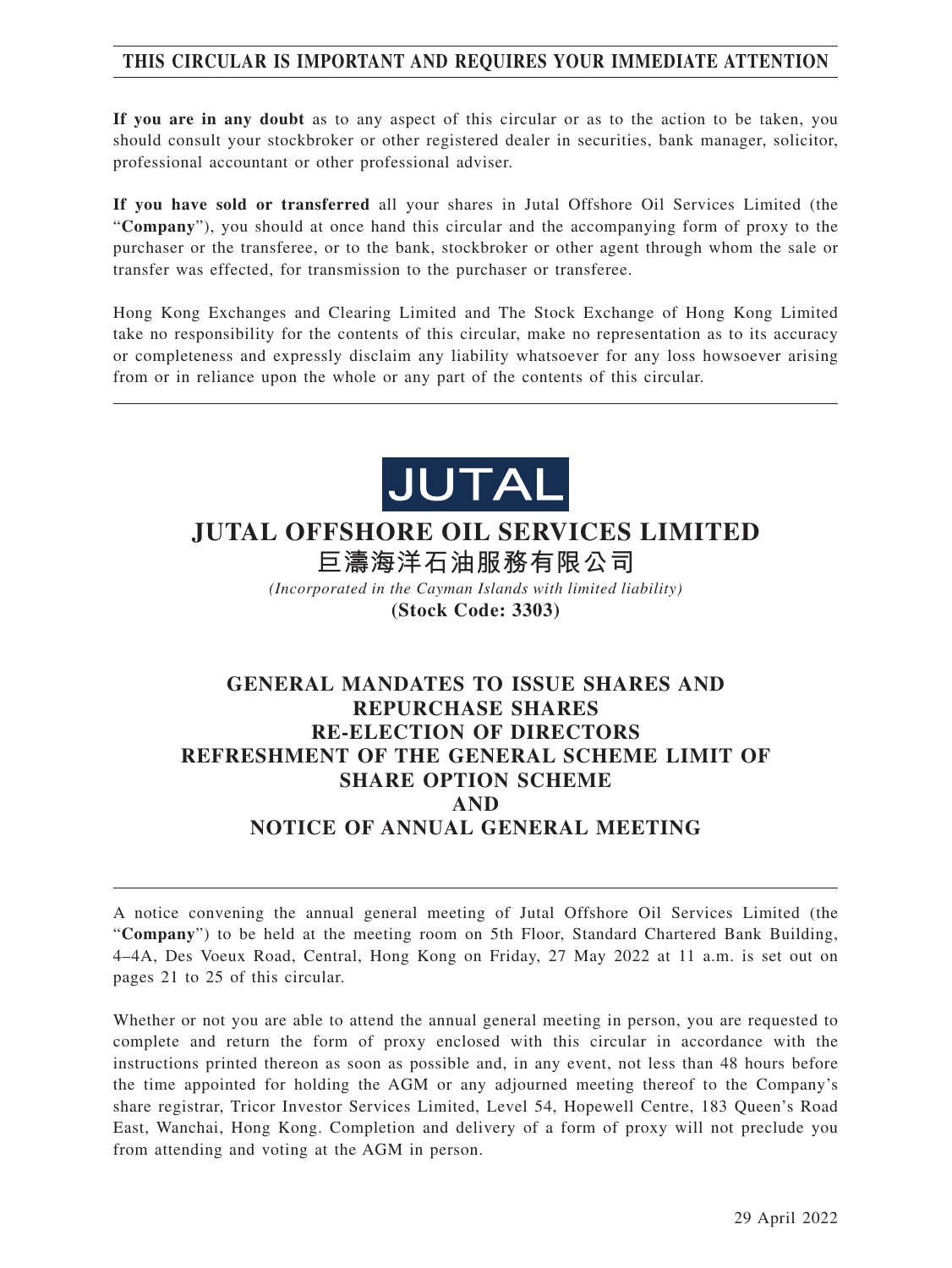# **PRECAUTIONARY MEASURES FOR THE ANNUAL GENERAL MEETING**

In view of the recent development of the COVID-19 pandemic and the recent guidelines for preventing and controlling its spread, the Company will implement the following precaution measures at the Annual General Meeting:

- (i) The Company will limit attendance in person at the AGM venue in accordance with prevailing requirements or guidelines published by the Government and/or regulatory authorities at the time of the AGM. Given the limited capacity of the AGM venue and the requirements for social distancing to ensure attendee safety, only Shareholders and/or their representatives and relevant AGM staff will be admitted to the AGM. Admission to the AGM venue will not be granted in excess of the capacity of the AGM venue;
- (ii) Upon arrival, all attendees are required to take body temperature before registration. Anyone with a body temperature above 37.3 degrees Celsius will not be given access to the venue;
- (iii) Attendees must wear face-masks properly throughout the AGM and sit at a distance from other attendees. Please note that no masks will be provided at the AGM venue and attendees should bring and wear their own masks;
- (iv) There shall be no distribution of physical corporate souvenirs/gifts and no refreshments will be served, and
- (v) The Company might adopt other additional safe distancing measures as appropriate.

Any attendee, who (a) refuses to comply with the precautionary measures; (b) is subject to the Government's quarantine requirements or has close contact with any person under quarantine; (c) is subject to the Government's prescribed testing requirement or direction and has not tested negative; or (d) feels unwell or has any symptoms of Covid-19, will be denied entry into or be required to leave the AGM venue at the absolute discretion of the Company as permitted by law.

**It is possible that Shareholders and/or their representatives may not be able to attend in person at the AGM venue depending on prevailing Government regulations. Shareholders are strongly encouraged to appoint the chairman of the AGM as their proxy and to return their proxy forms by the time specified above, instead of attending the AGM in person.**

The Company seeks the understanding and cooperation of all Shareholders to minimise the risk of spreading COVID-19. Subject to the development of COVID-19, the Company may implement further changes and precautionary measures and may issue further announcement on such measures as appropriate.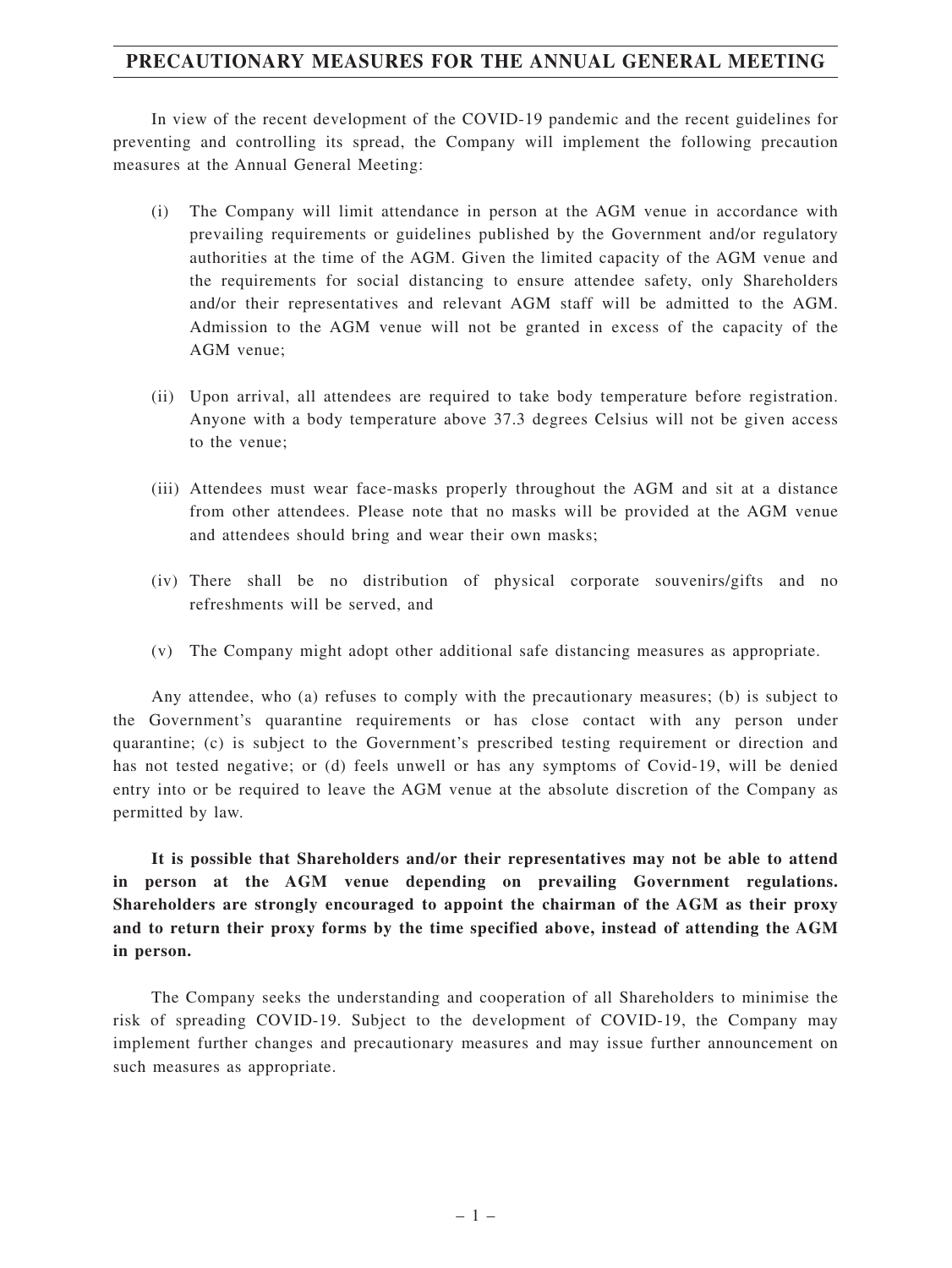# **DEFINITIONS**

*In this circular, unless the context otherwise requires, the following expressions shall have the following meanings:*

| "Annual General Meeting" or<br>"AGM" | the annual general meeting of the Company to be held at<br>the meeting room on 5th Floor, Standard Chartered Bank<br>Building, 4-4A, Des Voeux Road, Central, Hong Kong on<br>Friday, 27 May 2022 at 11 a.m.; the notice of which is set<br>out on pages 21 to 25 of this circular                  |
|--------------------------------------|-----------------------------------------------------------------------------------------------------------------------------------------------------------------------------------------------------------------------------------------------------------------------------------------------------|
| "Associates"                         | has the meanings ascribed to it under the Listing Rules                                                                                                                                                                                                                                             |
| "Board"                              | the board of directors of the Company                                                                                                                                                                                                                                                               |
| "Company"                            | Offshore<br>Services<br>Jutal<br>Oil<br>Limited,<br>a<br>company<br>incorporated in the Cayman Islands and whose shares are<br>listed on the Stock Exchange                                                                                                                                         |
| "COVID-19"                           | the novel coronavirus (COVID-19) disease                                                                                                                                                                                                                                                            |
| "Director(s)"                        | the board of directors or directors of the Company                                                                                                                                                                                                                                                  |
| "General Scheme Limit"               | the total number of Shares which may be issued upon<br>exercise of all options to be granted under the Share<br>Option Scheme and any other share option scheme of the<br>Company in aggregate not exceeding 10% of the Shares in<br>issue as at the date of approval of the Share Option<br>Scheme |
| "Group"                              | the Company and its subsidiaries                                                                                                                                                                                                                                                                    |
| "HK\$"                               | Hong Kong dollars, the lawful currency of Hong Kong                                                                                                                                                                                                                                                 |
| "Hong Kong"                          | Hong Kong Special Administrative Region of the PRC                                                                                                                                                                                                                                                  |
| "Issue Mandate"                      | the general mandate proposed to be granted to the<br>Directors to issue, allot and deal with additional Shares of<br>the Company not exceeding 20% of the total nominal<br>amount of the issued share capital of the Company as at<br>date of passing Resolution No. 3A                             |
| "Latest Practicable Date"            | 22 April 2022, being the latest practicable date prior to<br>the printing of this circular for ascertaining certain<br>information contained herein                                                                                                                                                 |
| "Listing Rules"                      | the Rules Governing the Listing of Securities on The<br>Stock Exchange of Hong Kong Limited                                                                                                                                                                                                         |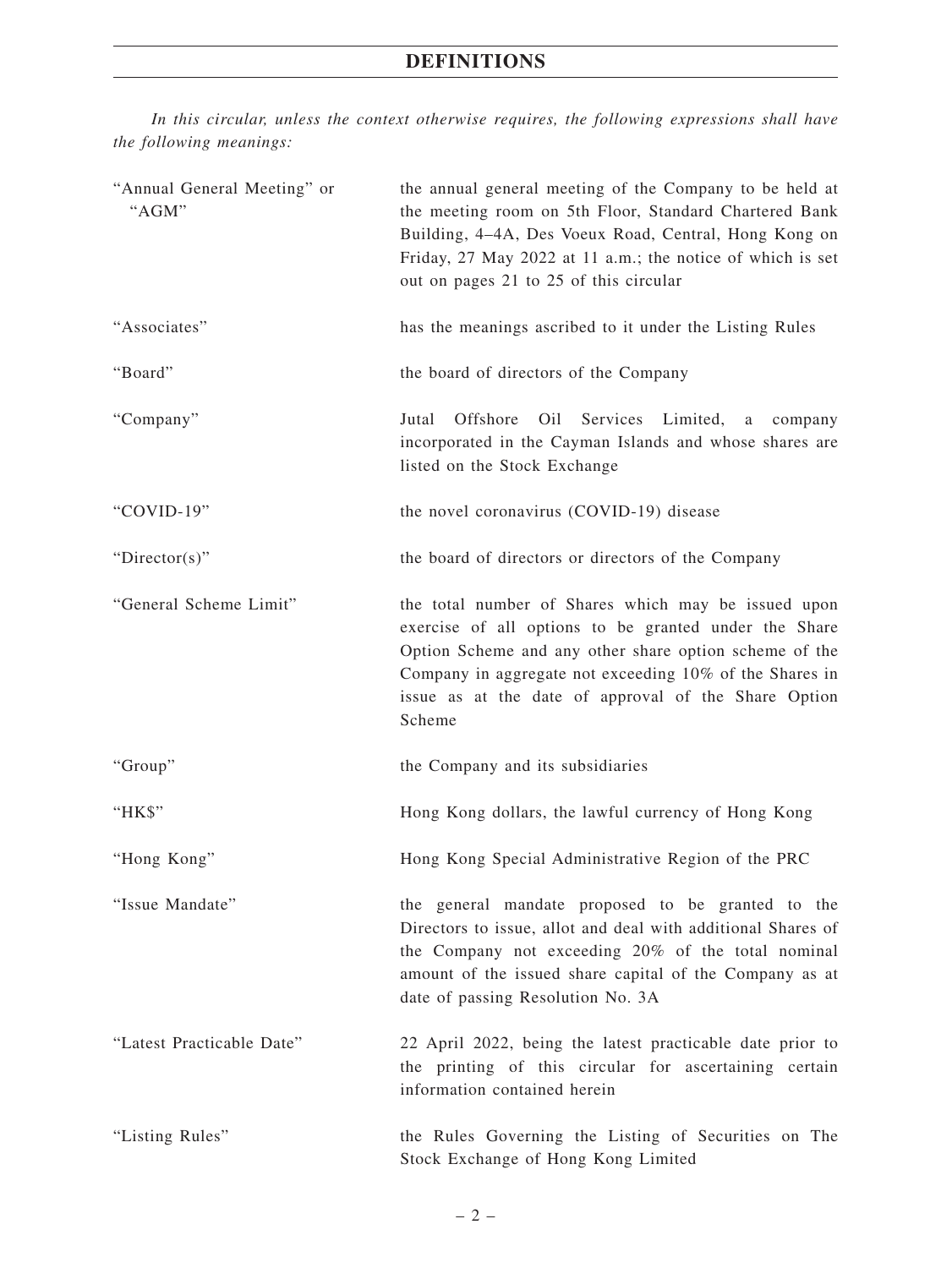# **DEFINITIONS**

| "Notice"                              | the notice convening the Annual General Meeting, which<br>is set out on pages 21 to 25 of this circular                                                                                                                                                                      |  |  |  |
|---------------------------------------|------------------------------------------------------------------------------------------------------------------------------------------------------------------------------------------------------------------------------------------------------------------------------|--|--|--|
| "PRC"                                 | the People's Republic of China which, for the purpose of<br>this circular, excludes Hong Kong, Macau Special<br>Administrative Region and Taiwan                                                                                                                             |  |  |  |
| "Repurchase Mandate"                  | the general mandate proposed to be granted to the<br>Directors to exercise the power of the Company to<br>repurchase shares up to a maximum of 10% of the<br>aggregate nominal amount of the issued share capital of<br>the Company at the date of passing Resolution No. 3B |  |  |  |
| "RMB"                                 | Renminbi, the lawful currency of the PRC                                                                                                                                                                                                                                     |  |  |  |
| "Sanju HK"                            | Sanju Environmental Protection (Hong Kong) Limited, a<br>company incorporated in Hong Kong with limited liability                                                                                                                                                            |  |  |  |
| "Securities and Futures<br>Ordinance" | the Securities and Futures Ordinance (Chapter 571 of the<br>Laws of Hong Kong)                                                                                                                                                                                               |  |  |  |
| "Share $(s)$ "                        | the share(s) of par value of $HK$0.01$ each in the capital of<br>the Company                                                                                                                                                                                                 |  |  |  |
| "Share Option Scheme"                 | the share option scheme adopted by the Company on 8<br>June 2016                                                                                                                                                                                                             |  |  |  |
| "Shareholders"                        | holders of Shares                                                                                                                                                                                                                                                            |  |  |  |
| "Stock Exchange"                      | The Stock Exchange of Hong Kong Limited                                                                                                                                                                                                                                      |  |  |  |
| "Takeovers Code"                      | the Hong Kong Codes on Takeovers and Mergers and<br>Share Repurchase                                                                                                                                                                                                         |  |  |  |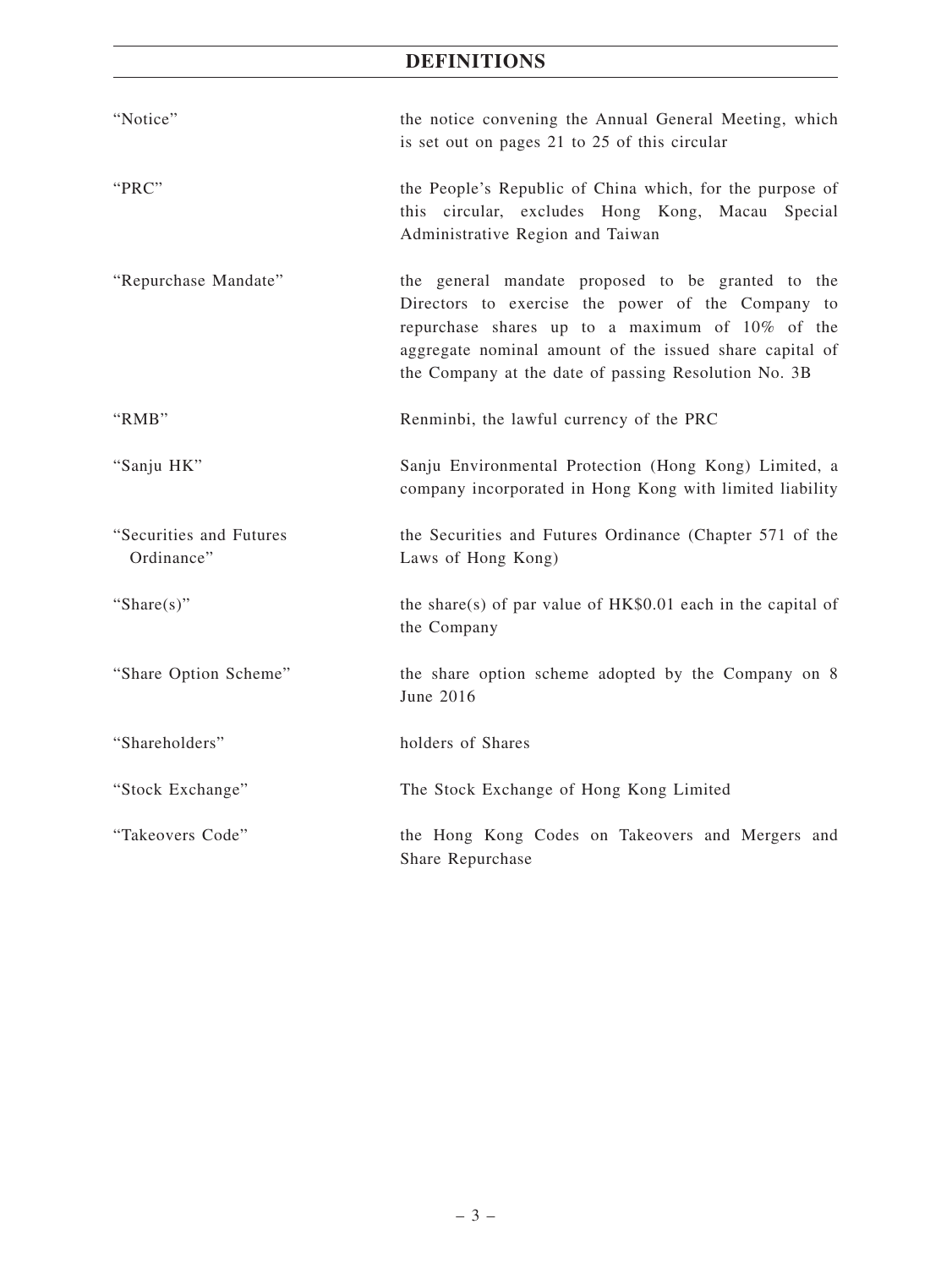

# **JUTAL OFFSHORE OIL SERVICES LIMITED 巨濤海洋石油服務有限公司**

*(Incorporated in the Cayman Islands with limited liability)* **(Stock Code: 3303)**

*Executive Directors:* Mr. Wang Lishan *(Chairman)* Mr. Liu Lei *(Deputy Chairman)* Mr. Cao Yunsheng *(CEO and President)* Mr. Gao Zhiqiang Mr. Wang Ningsheng Mr. Liu Yunian

*Non-executive Director;* Mr. Han Guimao

*Independent Non-executive Directors:* Mr. Zheng Yimin Mr. Tam Kin Yip

*Registered Office:* Cricket Square Hutchins Drive P.O. Box 2681 Grand Cayman KY1-1111 Cayman Islands

*Head Office and Principal Place of Business:* 1102–3, 11th Floor No. 9 Queen's Road Central Hong Kong

29 April 2022

*To Shareholders*

Dear Sir or Madam,

# **GENERAL MANDATES TO ISSUE SHARES AND REPURCHASE SHARES RE-ELECTION OF DIRECTORS REFRESHMENT OF THE GENERAL SCHEME LIMIT OF SHARE OPTION SCHEME AND NOTICE OF ANNUAL GENERAL MEETING**

#### **INTRODUCTION**

The purpose of this circular is to provide you with information regarding resolutions to be proposed at the Annual General Meeting. These include: (i) the ordinary resolutions granting the Directors general mandates to issue new Shares; (ii) the ordinary resolutions granting the Directors general mandates to repurchase Shares; (iii) extension of general mandate to issue Shares; (iv) re-election of Directors and (v) proposed refreshment of the General Scheme Limit.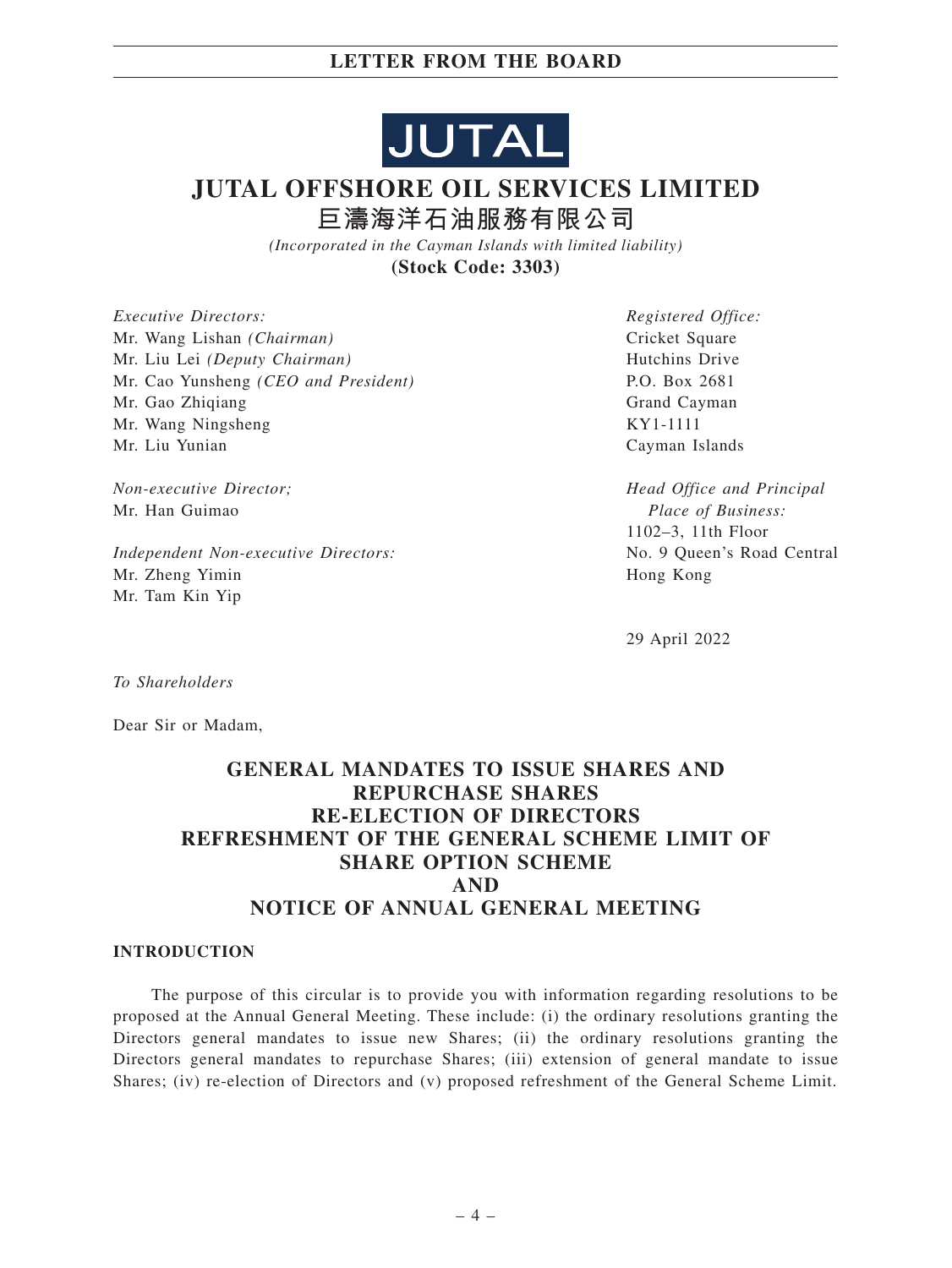#### **1. GENERAL MANDATE TO ISSUE SHARES**

At the Annual General Meeting, an ordinary resolution, as set out as Resolution No. 3A, will be proposed for the Shareholders to consider and if, thought fit, to grant the Issue Mandate to the Directors to allot, issue and deal with Shares not exceeding 20% (336,261,277 Shares) of the aggregate nominal amount of the share capital of the Company in issue (1,681,306,389 Shares) at the date of passing of such resolution, that is, (assuming no further issue or repurchase of Shares before the Annual General Meeting). The full text of the ordinary resolution to be proposed at the Annual General Meeting in relation to the Issue Mandate is set out in Resolution No. 3A in the Notice.

The Issue Mandate to issue shares will remain in effect until whichever is the earliest of (i) the conclusion of the next annual general meeting of the Company; (ii) the expiration of the period within which the next annual general meeting of the Company is required by the articles of association of the Company or any applicable law to be held; and (iii) the revocation or variation of the authority given under this resolution by an ordinary resolution of the shareholders of the Company in general meeting.

#### **2. GENERAL MANDATE TO REPURCHASE SHARES**

At the Annual General Meeting, an ordinary resolution, as set out as Resolution No. 3B, will be proposed for the Shareholders to consider and if, thought fit, to grant the Repurchase Mandate to enable them to repurchase Shares subject to the criteria set out in this circular. Shareholders should note that the maximum number of Shares that may be repurchased will be 10% (168,130,638 Shares) of the Shares of the Company in issue (1,681,306,389 Shares), as at the date of passing of such resolution. The full text of the ordinary resolution to be proposed at the Annual General Meeting in relation to the Repurchase Mandate is set out in Resolution No. 3B in the Notice.

An explanatory statement containing all relevant information relating to the Repurchase Mandate and as required pursuant to the Listing Rules is set out in the Appendix to this circular. The information in the explanatory statement is to provide you with the information reasonably necessary to enable you to make an informed decision on whether to vote for or against the resolution relating to the Repurchase Mandate.

### **3. EXTEND GENERAL MANDATE TO ISSUE SHARES**

At the Annual General Meeting, an ordinary resolution, as set out as Resolution No. 4, will be proposed that the Issue Mandate will be extended by the addition to the aggregate nominal value of the share capital of the Company which may be allotted or agreed conditionally or unconditionally to be allotted by the Directors pursuant to such general mandate of an amount representing the aggregate nominal value of the share capital of the Company repurchased by the Company pursuant to the Repurchase Mandate being approved provided that such extended amount will not exceed 10% of the aggregate of the total nominal value of the issued share capital of the Company in issue on the date of the resolution approving the Issue Mandate. The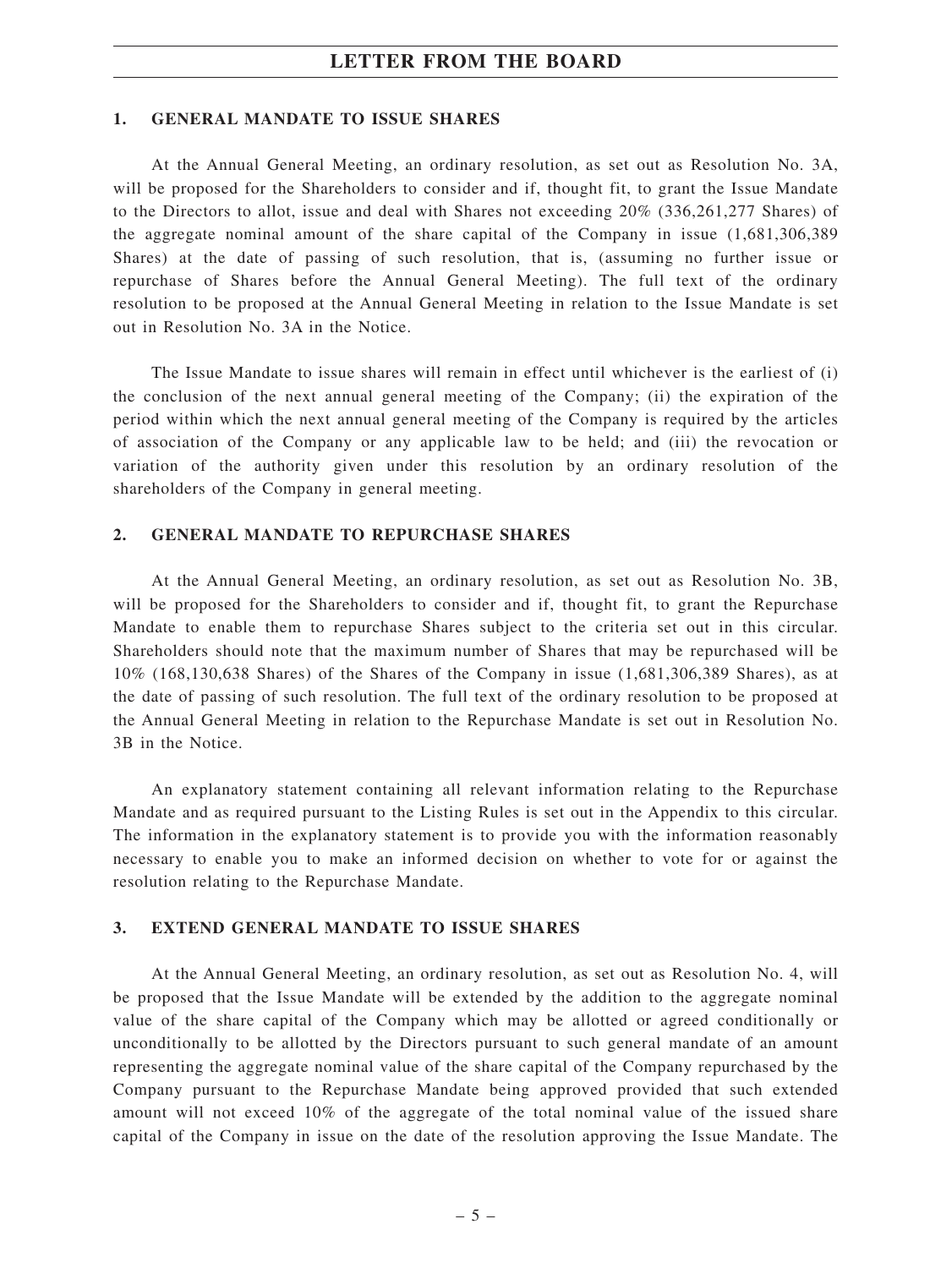full text of the ordinary resolution to be proposed at the Annual General Meeting in relation to the Issue Mandate is set out in Resolution No. 3A in the Notice.

#### **4. RE-ELECTION OF DIRECTORS**

In relation to Resolution No. 2 in the Notice regarding re-election of Directors, Mr. Liu Lei, Mr. Gao Zhiqiang and Mr. Wang Ningsheng will retire by rotation in accordance with article 87 of the articles of association of the Company and being eligible, offer themselves for re-election at the Annual General Meeting.

Mr. Tam Kin Yip, who was appointed as the independent non-executive Director in accordance with article 86 of the articles of association on 18 August 2021, will retire and, being eligible, offer himself for re- election at the Annual General Meeting.

Mr. Tam Kin Yip, being the independent non-executive Director eligible for re-election at the Annual General Meeting, has made his annual confirmations of independence pursuant to Rule 3.13 of the Listing Rules. The Company is of the view that Mr. Tam Kin Yip meet the independence guidelines set out in Rule 3.13 of the Listing Rules and is independent in accordance with the terms of the guidelines.

Mr. Han Guimao, who was appointed as the non-executive Director in accordance with article 86 of the articles of association on 1 April 2022, will retire and, being eligible, offer himself for re- election at the Annual General Meeting.

Under Resolution No. 2, the re-election of Directors will be individually voted on by the **Shareholders** 

Particulars of Directors proposed to be re-elected at the Annual General Meeting is set out in the last paragraph of the Appendix of this circular.

## **5. PROPOSED REFRESHMENT OF THE GENERAL SCHEME LIMIT OF SHARE OPTION SCHEME**

The Company adopted the Share Option Scheme on 8 June 2016. Under the rules of the Share Option Scheme and in compliance with Rule 17.03 of the Listing Rules, the total maximum number of Shares which may be issued upon the exercise of all options granted under the Share Option Scheme is limited to 80,035,427 Shares, representing 10% of the Company's issued share capital as at the date of adoption of the Share Option Scheme, i.e. 800,354,278 Shares. At present, the Company does not operate any other share option scheme(s) other than the Share Option Scheme.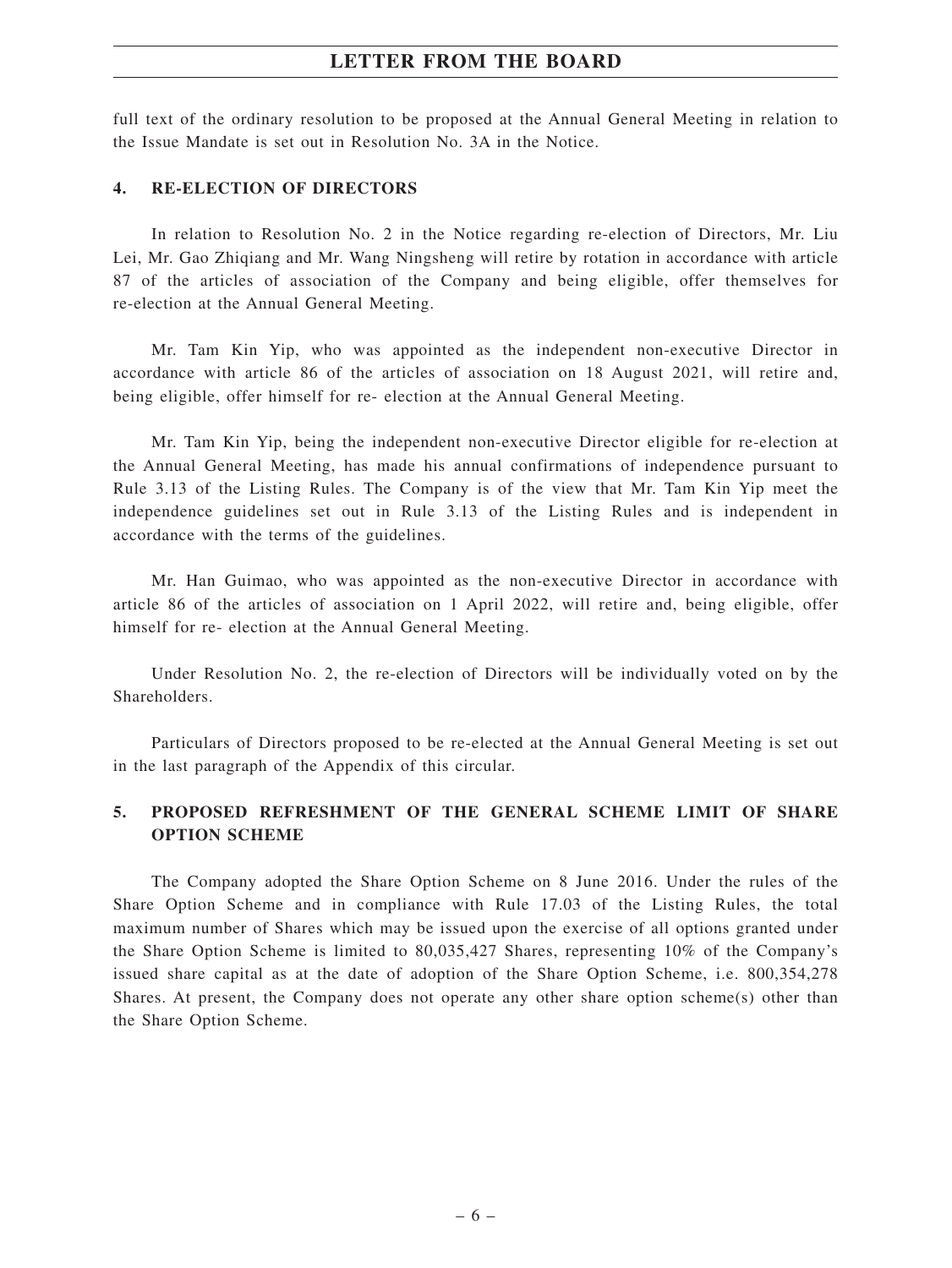Under the rules of the Share Option Scheme:

- (1) the overall limit on the number of Shares which may be issued upon the exercise of all outstanding options granted and yet to be exercised under the Share Option Scheme and any other share option scheme(s) of the Company must not exceed  $30\%$  of the Shares in issue from time to time;
- (2) no options may be granted under the Share Option Scheme and any other share option scheme(s) of the Company if it results in the General Scheme Limit being exceeded, unless approval of the Shareholders has been obtained. Options lapsed in accordance with the terms of the Share Option Scheme will not be counted for the purpose of calculating the General Scheme Limit;
- (3) unless approved by the Shareholders at a general meeting, the total number of Shares issued and to be issued upon exercise of options granted to each eligible participant of the Share Option Scheme (including both exercised and outstanding options) in any twelve months period shall not exceed 1% of the issued share capital of the Company.

The Company may seek approval from the Shareholders in general meeting for refreshing the General Scheme Limit. However, the total number of Shares which may be issued upon exercise of all options to be granted under the Share Option Scheme and any other share option scheme(s) of the Company as refreshed must not exceed 10% of the Share in issue as at the date of approval of the refreshed General Scheme Limit. Options previously granted under the Share Option Scheme and any other share option scheme(s) of the Company (including options outstanding, cancelled, lapsed or exercised in accordance with the Share Option Scheme and any other share option scheme(s) of the Company) will not be counted for the purpose of calculating the General Scheme Limit as refreshed.

The General Scheme Limit of the Share Option Scheme has been refreshed and approved by Shareholder's resolution at the Company's annual general meeting held on 8 June 2018. The total number of Shares which may be issued upon exercise of all options to be granted under the Share Option Scheme must not, in aggregate, exceed 163,401,638 shares, representing 10% of the shares in issue (1,634,016,389 Shares) on the date of the said annual general meeting and 9.72% of the shares in issue (1,681,306,389 shares) on the Latest Practicable Date.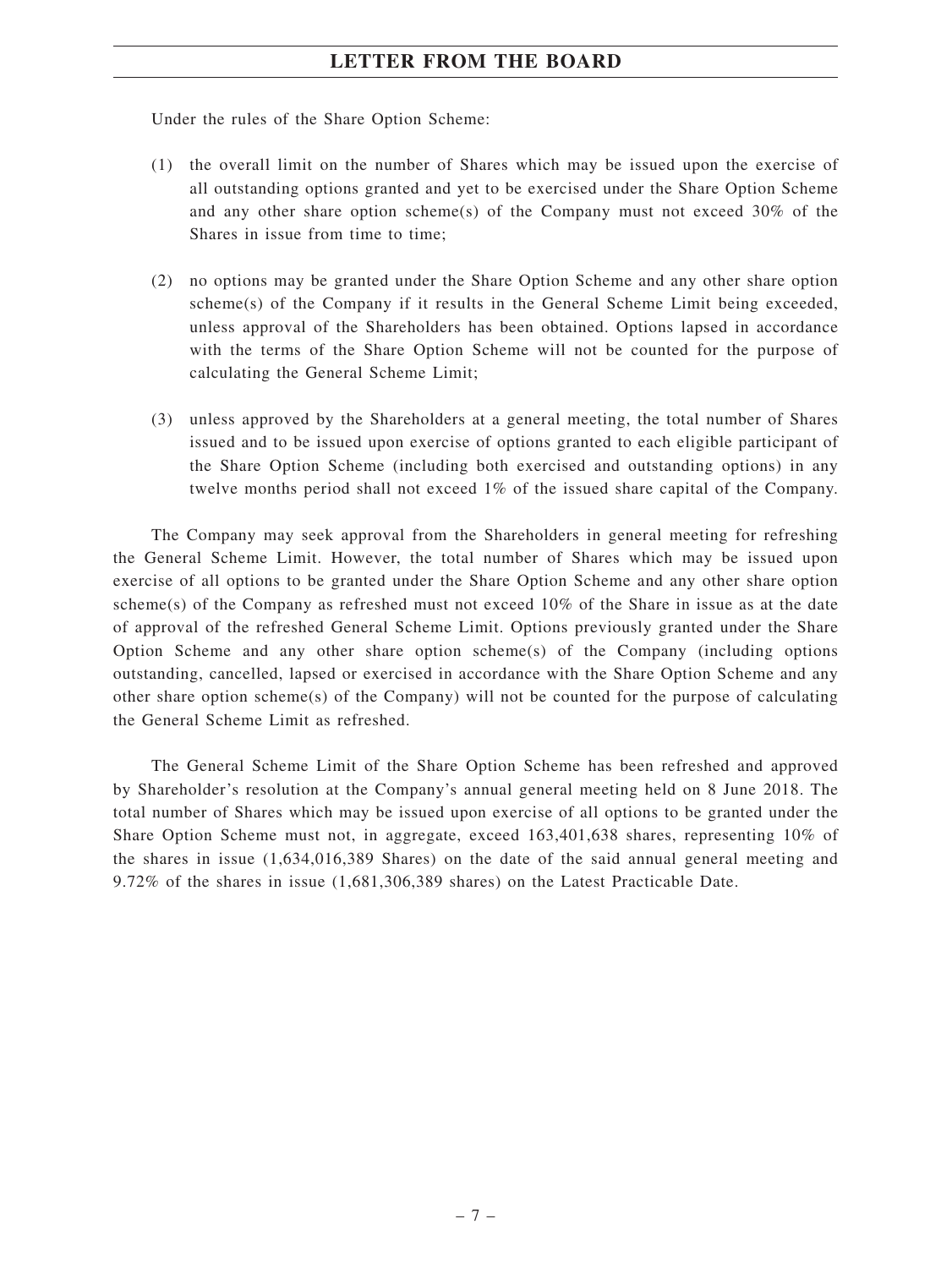Details of options granted by the Company as at the Latest Practicable Date (i) after adoption of the Share Option Scheme on 8 June 2016 but before refreshment of the General Scheme Limit on 8 June 2018, and (ii) after approval of the existing General Scheme Limit on 8 June 2018 are set out in the following tables:

# **(i) After adoption of the Share Option Scheme on 8 June 2016 but before refreshment of the General Scheme Limit on 8 June 2018**

| Date of grant | Grantees                                                    | Number of<br>options<br>granted | <b>Exercise</b><br>price | Number of<br>options<br>exercised | Number of<br>options<br>lapsed | Number of<br>options<br>canceled | Number of<br>outstanding<br>options at<br>the Latest<br>Practicable<br>Date |
|---------------|-------------------------------------------------------------|---------------------------------|--------------------------|-----------------------------------|--------------------------------|----------------------------------|-----------------------------------------------------------------------------|
| 14 October    | Directors:                                                  |                                 |                          |                                   |                                |                                  |                                                                             |
| 2016          | Wang Lishan                                                 | 5,000,000                       | 0.68                     | 5,000,000                         |                                |                                  |                                                                             |
|               | Cao Yunsheng                                                | 8,000,000                       | 0.68                     | 8,000,000                         |                                |                                  |                                                                             |
| 9 January     | Directors:                                                  |                                 |                          |                                   |                                |                                  |                                                                             |
| 2018          | Wang Lishan                                                 | 2,300,000                       | 2.14                     |                                   |                                |                                  | 2,300,000                                                                   |
|               | Cao Yunsheng                                                | 8,000,000                       | 2.14                     |                                   |                                |                                  | 8,000,000                                                                   |
|               | Liu Yunian                                                  | 1,500,000                       | 2.14                     |                                   |                                | $\overline{\phantom{0}}$         | 1,500,000                                                                   |
|               | Su Yang                                                     | 1,500,000                       | 2.14                     |                                   |                                |                                  | 1,500,000                                                                   |
|               | Tang Hui (Resigned<br>on 10 April 2020)<br>Sergey Borovskiy | 1,500,000                       | 2.14                     |                                   |                                |                                  | 1,500,000                                                                   |
|               | (Resigned on                                                |                                 |                          |                                   |                                |                                  |                                                                             |
|               | 8 June 2018)                                                | 1,000,000                       | 2.14                     |                                   | 1,000,000                      |                                  |                                                                             |
|               | Qi Daqing                                                   | 1,500,000                       | 2.14                     |                                   |                                |                                  | 1,500,000                                                                   |
|               | Zheng Yimin                                                 | 1,500,000                       | 2.14                     |                                   |                                |                                  | 1,500,000                                                                   |
|               | 38 employees                                                | 48,200,000                      | 2.14                     |                                   | 27,700,000                     |                                  | 20,500,000                                                                  |
| Total         |                                                             | 80,000,000                      |                          | 13,000,000                        | 28,700,000                     |                                  | 38,300,000                                                                  |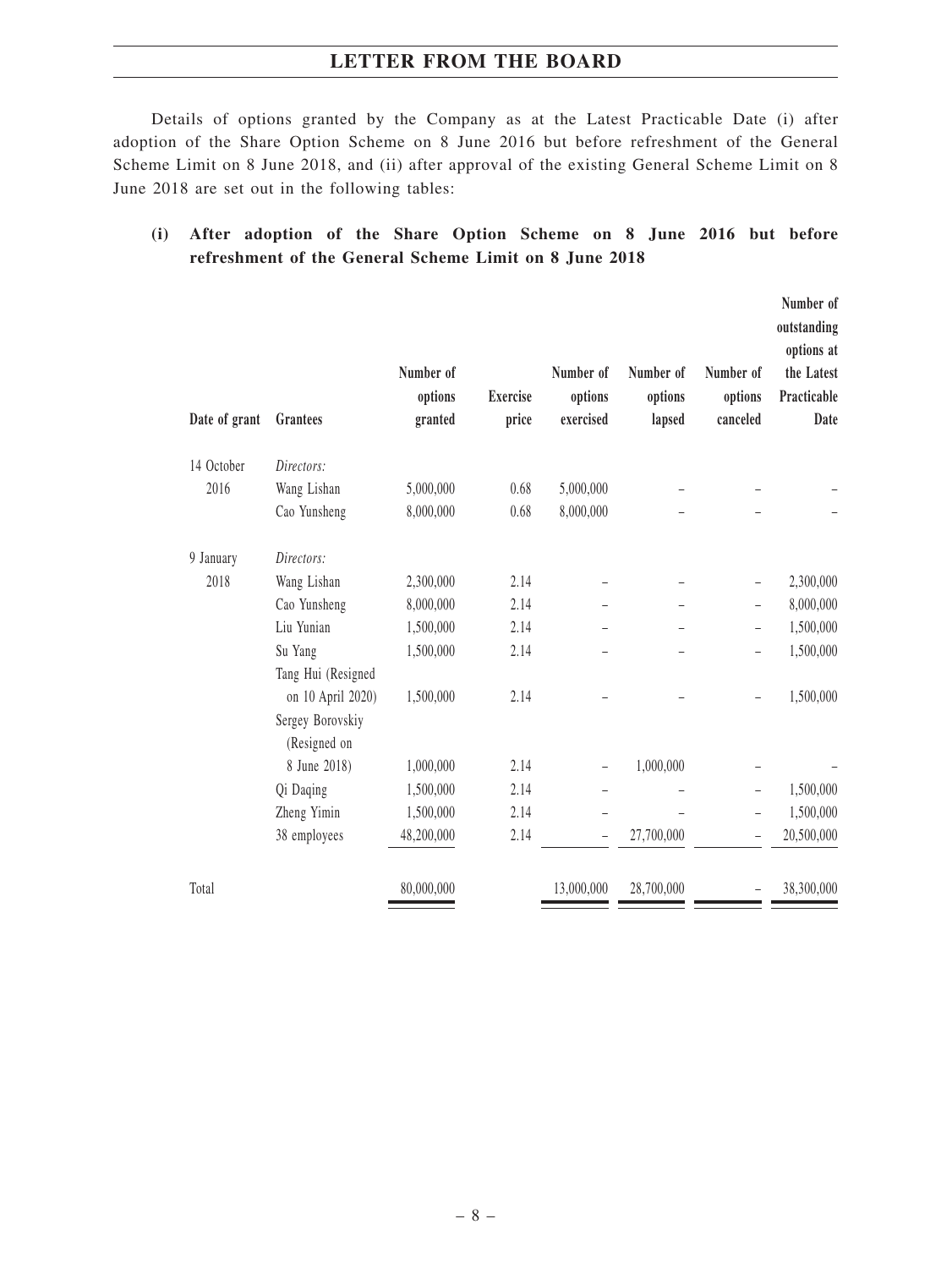| Date of grant | Grantees                                  | Number of<br>options<br>granted | <b>Exercise</b><br>price | Number of<br>options<br>exercised | Number of<br>options<br>lapsed | Number of<br>options<br>canceled | Number of<br>outstanding<br>options at<br>the Latest<br>Practicable<br>Date |
|---------------|-------------------------------------------|---------------------------------|--------------------------|-----------------------------------|--------------------------------|----------------------------------|-----------------------------------------------------------------------------|
| 29 May        | A service supplier:                       |                                 |                          |                                   |                                |                                  |                                                                             |
| 2019          | Hong Kong Zhixin<br><b>Financial News</b> |                                 |                          |                                   |                                |                                  |                                                                             |
|               | Agency Limited                            | 15,000,000                      | 1.04                     |                                   |                                |                                  | 15,000,000                                                                  |
| 24 April      | Directors:                                |                                 |                          |                                   |                                |                                  |                                                                             |
| 2020          | Cao Yunsheng                              | 2,000,000                       | 0.48                     | 1,160,000                         |                                |                                  | 840,000                                                                     |
|               | Li Lin (Resigned on                       |                                 |                          |                                   |                                |                                  |                                                                             |
|               | 22 January 2021)                          | 4,000,000                       | 0.48                     |                                   |                                |                                  | 4,000,000                                                                   |
|               | Gao Zhiqiang                              | 4,000,000                       | 0.48                     |                                   |                                |                                  | 4,000,000                                                                   |
|               | Wang Ningsheng                            | 5,000,000                       | 0.48                     |                                   |                                | $\overline{\phantom{0}}$         | 5,000,000                                                                   |
|               | Liu Yunian                                | 5,000,000                       | 0.48                     | 2,900,000                         |                                |                                  | 2,100,000                                                                   |
|               | Su Yang                                   | 2,000,000                       | 0.48                     | 1,160,000                         |                                |                                  | 840,000                                                                     |
|               | Qi Daqing                                 | 2,000,000                       | 0.48                     | 1,160,000                         |                                | $\overline{\phantom{0}}$         | 840,000                                                                     |
|               | Zheng Yimin                               | 2,000,000                       | 0.48                     | 1,160,000                         |                                | $\qquad \qquad -$                | 840,000                                                                     |
|               | 7 employees                               | 22,000,000                      | 0.48                     | 12,750,000                        |                                |                                  | 9,250,000                                                                   |
| 10 June 2021  | 29 employees                              | 100,000,000                     | 1.50                     |                                   |                                |                                  | 100,000,000                                                                 |
| Total         |                                           | 163,000,000                     |                          | 20,290,000                        |                                |                                  | 142,710,000                                                                 |

#### **(ii) After approval of the existing General Scheme Limit on 8 June 2018:**

As at the Latest Practicable Date, the total number of Shares which has been or may be issued upon the exercise of all options granted (excluding options lapsed in accordance with the terms of the Share Option Scheme) under the Share Option Scheme (after refreshed on 8 June 2018) is 163,000,000 Shares, representing approximately 99.75% of the existing General Scheme Limit and approximately 9.69% of the Shares in issue as at the Latest Practicable Date. Unless the General Scheme Limit is refreshed, only up to 401,638 Shares, representing approximately 0.25% of the existing General Scheme Limit and approximately 0.02% of the Shares in issue as at the Latest Practicable Date, may be issued pursuant to the grant of further options under the Share Option Scheme.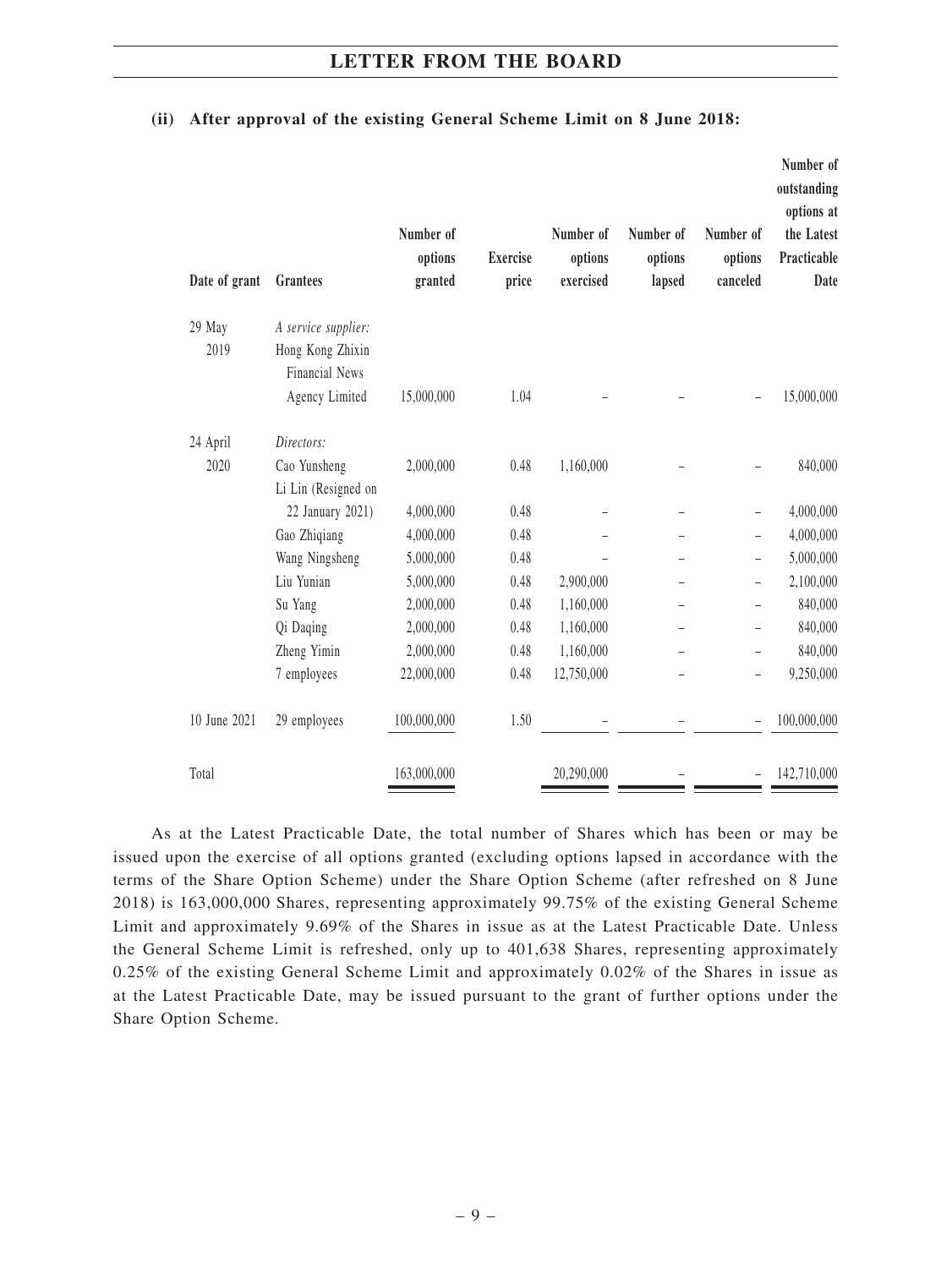The purposes of the Share Option Scheme are to reward eligible participants for their contribution to the Group. Eligible participants include all full time employee, Directors (including independent non-executive Directors) and part time employees with weekly working hours of 10 hours and above, of the Group, substantial Shareholders of each member of the Group, associates of the Directors and substantial shareholders of any member of the Group, trustee of any trust pre-approved by the Board; and any advisor (professional or otherwise), consultant, distributor, supplier, agent, customer, joint venture partner, service provider to the Group whom the board of Directors considers, in its sole discretion, has contributed or contributes to the Group. Given that the most of the existing General Scheme Limit has been already granted, the Share Option Scheme cannot continue to serve the intended purpose for the benefits of the Group unless the General Scheme Limit is refreshed in accordance with the rules of the Share Option Scheme.

If the refreshment of the General Scheme Limit is approved at the Annual General Meeting based on the 1,681,306,389 Shares in issue as at the Latest Practicable Date and assuming no further Shares are issued and no Shares are repurchased after the Latest Practicable Date and up to the date of the Annual General Meeting, the Directors will be able to grant options for up to a total of 168,130,638 Shares under the refreshed General Scheme Limit, representing 10% of the total number of Shares in issue as at the date of the Annual General Meeting. As at the Latest Practicable Date, the total number of outstanding options is 181,010,000 shares, representing approximately 10.77% of the total number of Shares in issue as at the Latest Practicable Date. The total number of Shares which may be issued upon exercise of the refreshed General Scheme Limit of 168,130,638 Shares together with all outstanding options as at the Latest Practicable Date carrying the right to subscribe 181,010,000 Shares is 349,140,638 Shares, representing approximately 20.77% of the total number of Shares in issue as at the Latest Practicable Date and the date of the Annual General Meeting (assuming no further Shares are issued and no Shares are repurchased after the Latest Practicable Date and up to the date of the Annual General Meeting) and such percentage falls below the 30% limit as required by Rule 17.03 of the Listing Rules.

The refreshment of the General Scheme Limit is conditional upon:

- 1. the passing of an ordinary resolution by the Shareholders to approve the refreshment of the General Scheme Limit at the Annual General Meeting; and
- 2. the Stock Exchange granting the listing of, and the permission to deal in, such number of Shares representing 10% of the issued share capital of the Company as at the date of the Annual General Meeting.

The Directors consider that it is in the interests of the Company and its Shareholders as a whole to refresh the General Scheme Limit to permit the grant of further options under the Share Option Scheme. In such case, the Company will be more flexible in providing incentives or rewards to eligible participants for their contribution to the Group and/or enable the Group to recruit and retain high-caliber employees and attract human resources that are valuable to the Group. The granting of share options under the Share Option Scheme to the employees of the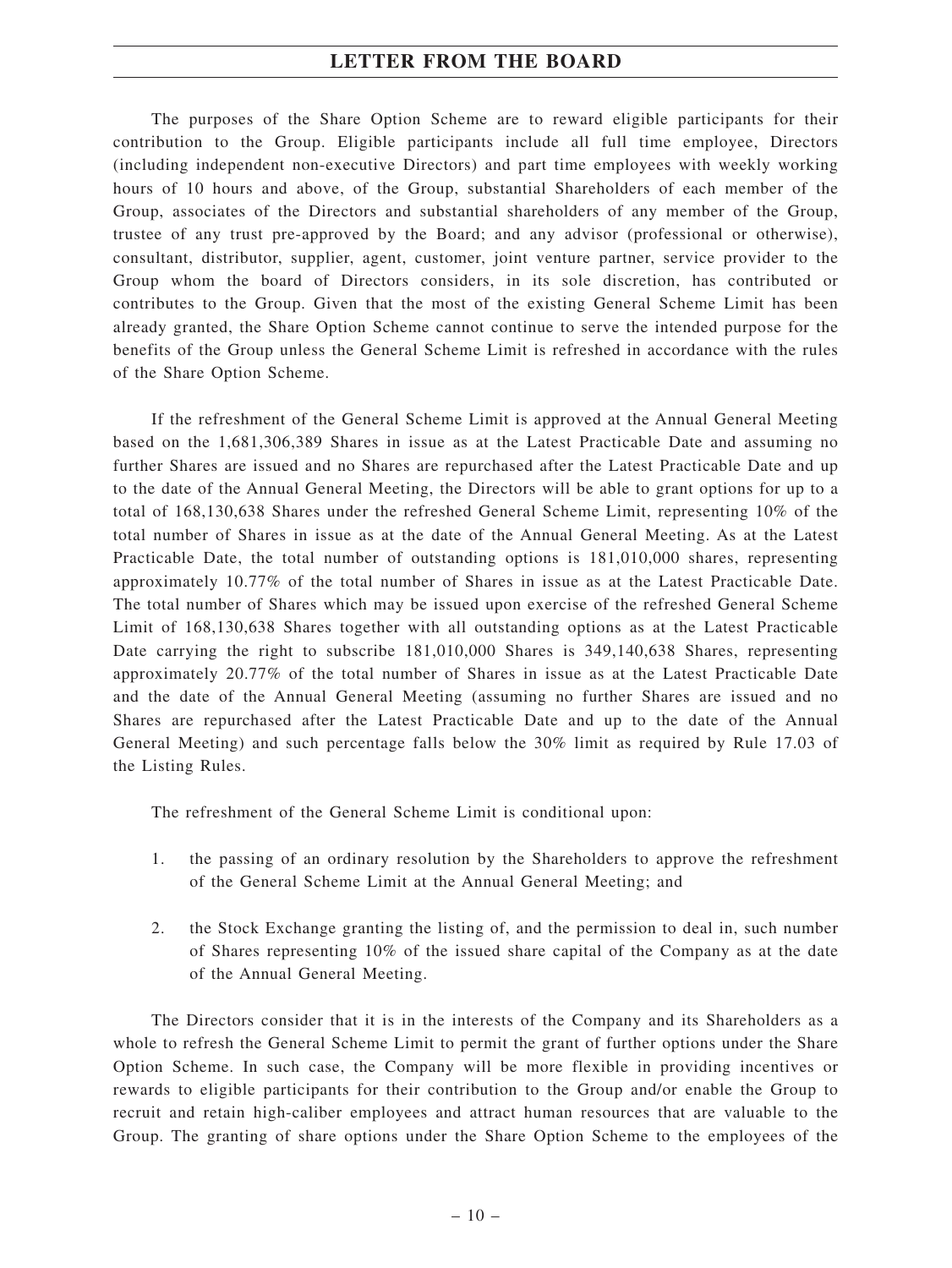Group will not affect the Group's cash flow but will help the Company to retain and/or recruit employees and to provide them with a direct economic interest in attaining the long term business objectives of the Company. Since over 99.75% of the Scheme Mandate Limit as refreshed on 8 June 2018 has been utilized, to enable the Company to grant further Share Options to the Group's employees, the Directors will propose the passing of an ordinary resolution at the Annual General Meeting for refreshing the General Scheme Limit.

Application will be made to the Stock Exchange for the listing of, and permission to deal in, any Shares, approving the refreshed General Scheme Limit, to be issued upon the exercise of the options granted under the refreshed General Scheme Limit of the Share Option Scheme.

#### **6. ANNUAL GENERAL MEETING**

The Notice of the Annual General Meeting is set out on pages 21 to 25 of this circular. At the Annual General Meeting, resolutions will be proposed to approve, *inter alia*, the granting of Issue Mandate, granting of Repurchase Mandate, extension of the Issued Mandate, re-election of Directors and refreshment of General Scheme Limit.

A form of proxy for the Annual General Meeting is enclosed with this circular. If you do not intend to be present at the Annual General Meeting, you are requested to complete the form of proxy and return it to the Company's Share Registrar, Tricor Investor Services Limited, Level 54, Hopewell Centre, 183 Queen's Road East, Wanchai, Hong Kong in accordance with the instructions printed thereon not less than 48 hours before the time fixed for the Annual General Meeting or any adjourned meeting thereof. The completion and delivery of a form of proxy will not preclude you from attending and voting in person at the annual general meeting or any adjourned meeting thereof.

To the best of the Directors' knowledge, information and belief, as at the Latest Practicable Date, no Shareholder is required to abstain from voting on the resolutions to be proposed at the Annual General Meeting.

#### **7. LISTING RULES REQUIREMENT**

According to rule 13.39(4) of the Listing Rules, except where the chairman of the meeting, in good faith, decides to allow a resolution which relates purely to a procedural or administrative matter to be voted on by a show of hands, any vote of Shareholders at a general meeting must be taken by poll. Therefore, all the resolutions put to the vote at the Annual General Meeting will be taken by way of poll.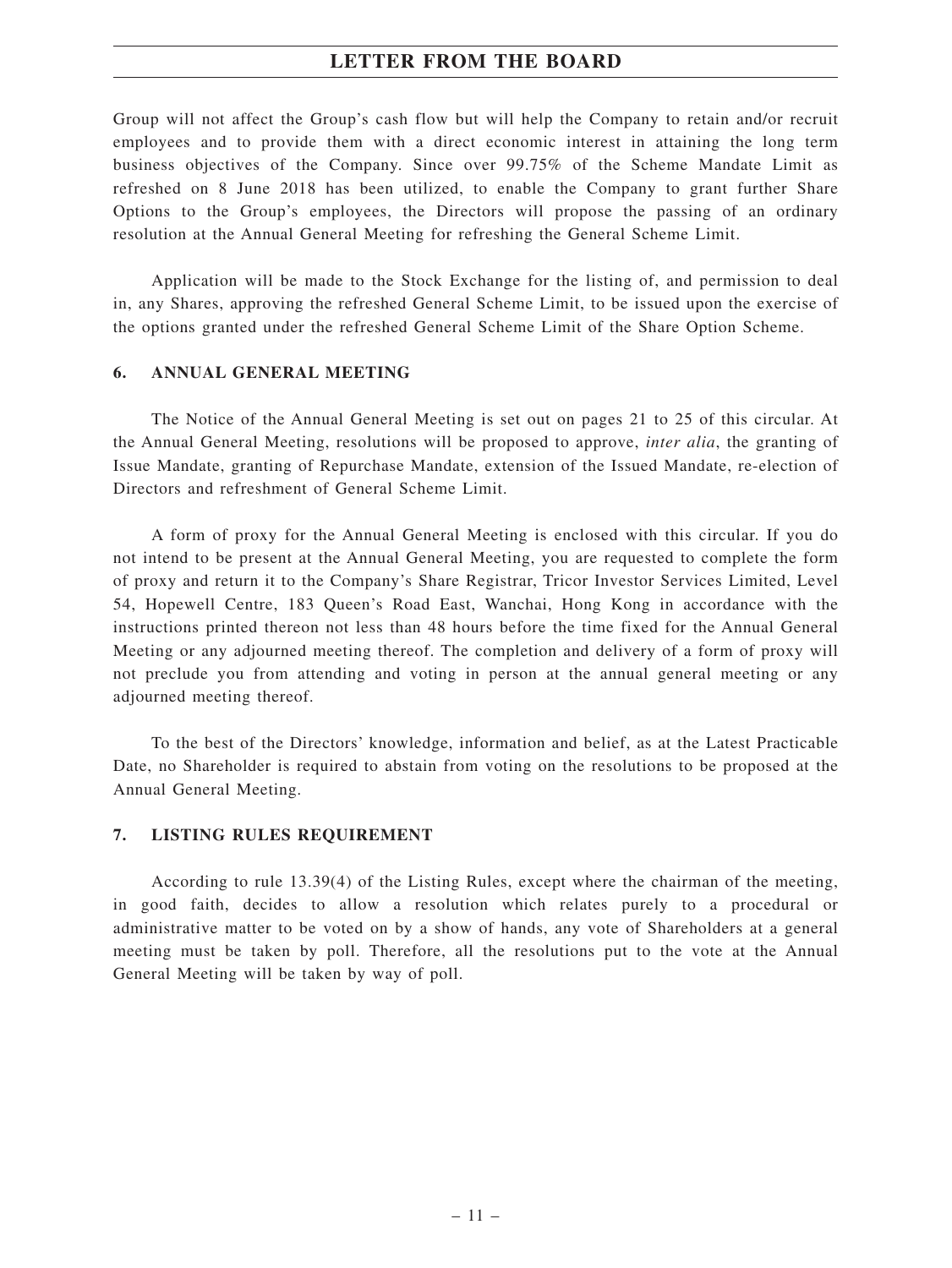#### **8. RESPONSIBILITY STATEMENT**

This circular, for which the Directors collectively and individually accept full responsibility, includes particulars given in compliance with the Listing Rules for the purpose of giving information with regard to the Company. The Directors, having made all reasonable enquiries, confirm that to the best of their knowledge and belief, the information contained in this circular is accurate and complete in all material respects and not misleading or deceptive, and there are no other matters the omission of which would make any statement herein or this circular misleading.

#### **9. RECOMMENDATION**

The Directors believe that the proposals mentioned above, including the proposals for the grant of the Issue Mandate, the Repurchase Mandate, extension of the Issue Mandate, and re-election of Directors are in the best interests of the Company and its Shareholders. Accordingly, the Directors recommend the Shareholders to vote in favour of all these resolutions to be proposed at the Annual General Meeting.

#### **10. ADDITIONAL INFORMATION**

Your attention is also drawn to the additional information set out in Appendix (Explanatory Statement) to this circular.

> Yours faithfully, By Order of the Board **JUTAL OFFSHORE OIL SERVICES LIMITED Wang Lishan** *Chairman*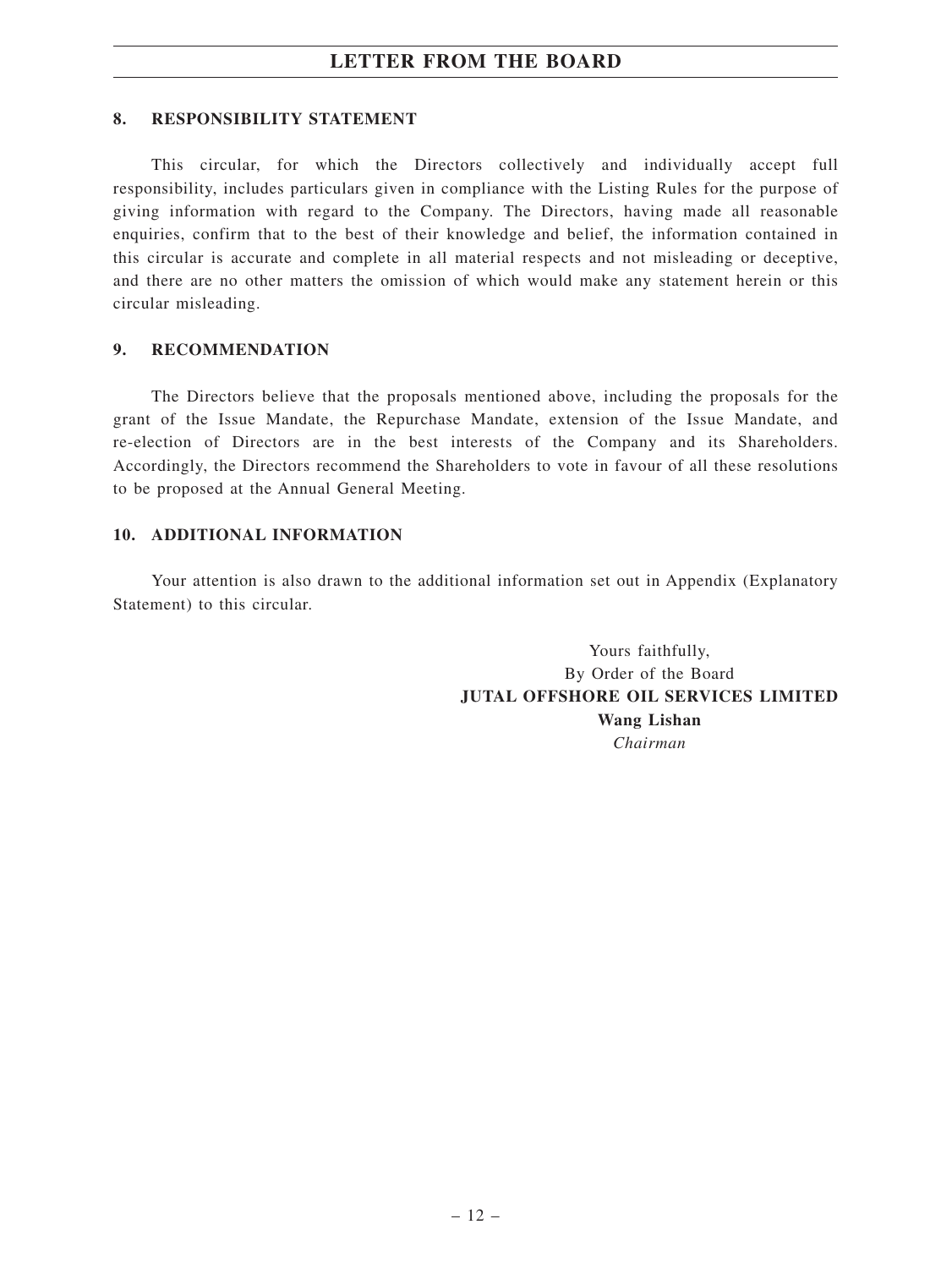*The following explanatory statement contains all the information required pursuant to Rule 10.06 of the Listing Rules to be given to all Shareholders relating to the resolution to be proposed at the Annual General Meeting authorising the Repurchase Mandate.*

#### **1. EXERCISE OF THE REPURCHASE MANDATE**

It is proposed that up to 10% of the share capital of the Company in issue at the date of the passing of the Repurchase Mandate may be repurchased. As at the Latest Practicable Date, the total number of issued Shares was 1,681,306,389. Subject to the passing of the ordinary resolution approving the Repurchase Mandate and on the basis that no further Shares would be issued or repurchased after the Latest Practicable Date and up to the date of passing of such resolution, the Directors would be authorised to repurchase up to 168,130,638 Shares (being 10% of the Shares in issue) during the period up to (a) the conclusion of next annual general meeting of the Company or (b) the expiration of the period within which the next annual general meeting of the Company is required by law or its articles of association to be held or (c) the revocation or variation of the Repurchase Mandate by an ordinary resolution of the Shareholders in general meeting of the Company, whichever occurs first.

#### **2. REASONS FOR REPURCHASE**

The Directors have no present intention to repurchase any Shares but consider that the Repurchase Mandate will provide the Company the flexibility to make such repurchase when appropriate and beneficial to the Company. Such repurchases may, depending on market conditions and funding arrangements at the time, enhance the net assets value of the Company and/or earnings per Share.

#### **3. GENERAL**

As compared with the financial position of the Company as at 31 December 2020 (being the date of its latest published audited accounts), the Directors consider that there would be a material adverse impact on the working capital and on the gearing position of the Company in the event that the proposed purchases were to be carried out in full during the proposed purchase period. The Directors confirm that no purchase would be made to such extent as would have a material adverse impact on the working capital or gearing position of the Company.

### **4. FUNDING OF REPURCHASES**

The Company is empowered by its memorandum and articles of association and the applicable laws of the Cayman Islands to purchase its Shares. The Cayman Islands law provides that the amount of capital repaid in connection with a share repurchase may only be paid out of either the capital paid up on the relevant shares, or the profits that would otherwise be available for distribution by way of dividend or the proceeds of a new issue of shares made for such purpose. The amount of premium payable on repurchase may only be paid out of the fund of the Company that would otherwise be legally available for dividend or distribution or out of the share premium account of the Company for such purpose under the laws of the Cayman Islands.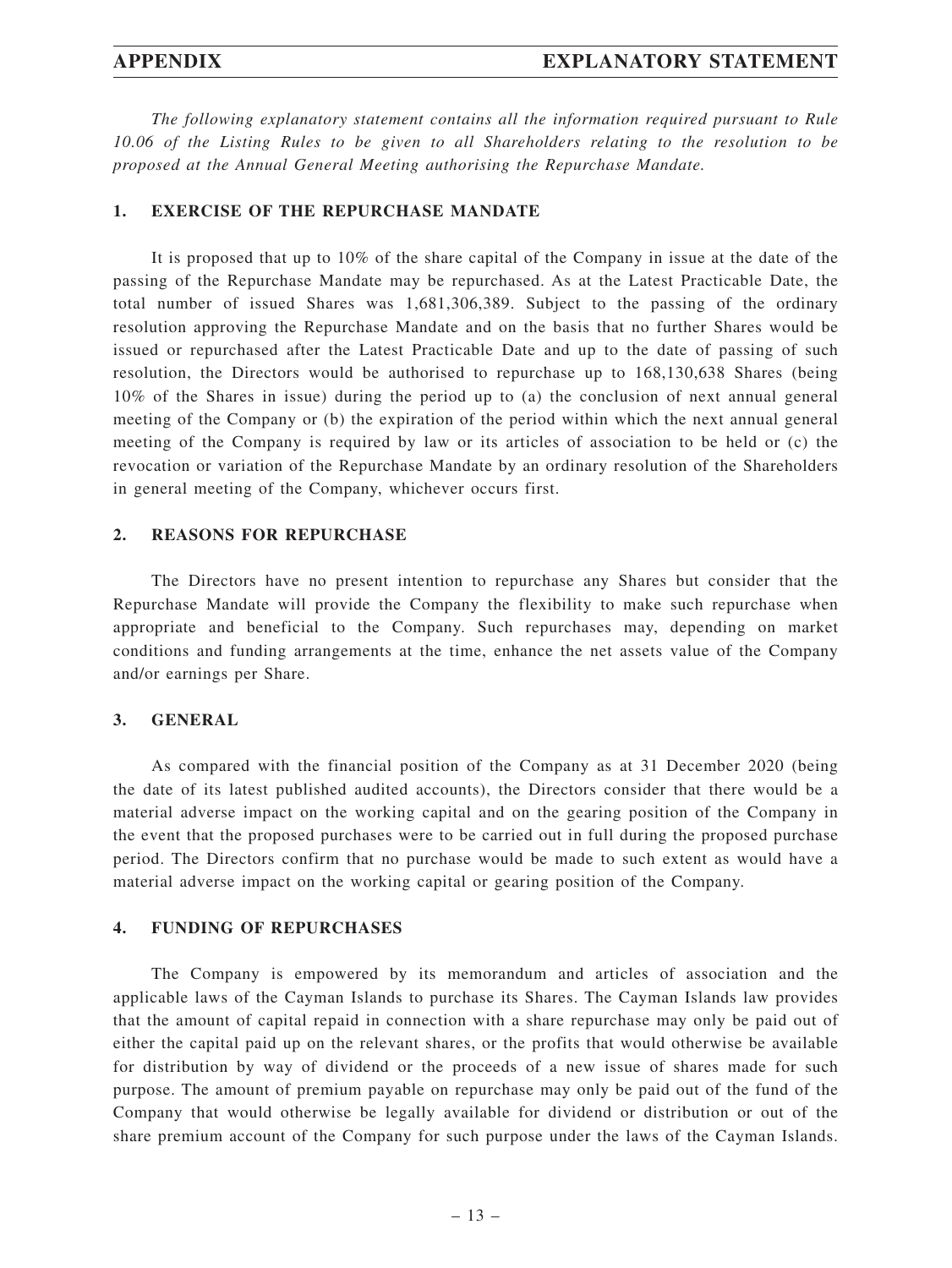Under the Cayman Islands law, the shares so repurchased will be treated as cancelled but the aggregate amount of authorized share capital will not be reduced so that the shares may be subsequently re-issued.

#### **5. DIRECTORS, THEIR ASSOCIATES AND CONNECTED PERSONS**

None of the Directors nor, to the best of the knowledge and belief of the Directors having made all reasonable enquiries, any of the Associates of any of the Directors has any present intention, in the event that the proposed Repurchase Mandate is approved by Shareholders, to sell Shares to the Company.

As at the Latest Practicable Date, no connected person of the Company (as defined in the Listing Rules) has notified the Company that he/she has a present intention to sell Shares to the Company nor has he/she undertaken not to sell any of Shares held by him/her to the Company in the event that Repurchase Mandate is granted.

### **6. UNDERTAKING OF THE DIRECTORS**

The Directors have undertaken to the Stock Exchange to exercise the power of the Company to make repurchases pursuant to the proposed Repurchase Mandate in accordance with the Listing Rules and all applicable laws of the Cayman Islands, and in accordance with the regulations set out in the memorandum and articles of association of the Company.

### **7. EFFECT OF TAKEOVERS CODE**

If as a result of a share repurchase exercised pursuant to the Repurchase Mandate, a Shareholder's proportionate interest in the voting rights of the Company increases, such increase will be treated as an acquisition for the purposes of the Takeovers Code. Accordingly, a Shareholder or a group of Shareholders acting in concert could obtain or consolidate control of the Company and become obliged to make a mandatory general offer in accordance with Rule 26 and Rule 32 of the Takeovers Code.

As at the Latest Practicable Date, to the best of the knowledge and belief of the Directors, Sanju HK is interested in 641,566,556 Shares (representing approximately 38.16% of the issued share capital of the Company as at the Latest Practicable Date), and, Cheung Hing Investments Limited, which is wholly owned by Mr. Wang Lishan, is interested in 396,911,278 Shares (representing approximately 23.61% of the issued share capital of the Company as at the Latest Practicable Date) and Mr. Wang Lishan is also personally interested in 17,628,000 Shares and 2,300,000 arising from share options granted to him under the share option schemes of the Company. As at the Latest Practicable Date, to the best of the knowledge and belief of the Company, Mr. Wang Lishan, the executive Director, is interested or deemed to be interested in 416,839,278 Shares (representing approximately 24.79% of the issued share capital of the Company). In the event that the Directors exercise in full the power to repurchase Shares in accordance with the terms of the Resolution No. 3B to be proposed at the Annual General Meeting and assuming that no further Shares are issued or repurchased prior to the Annual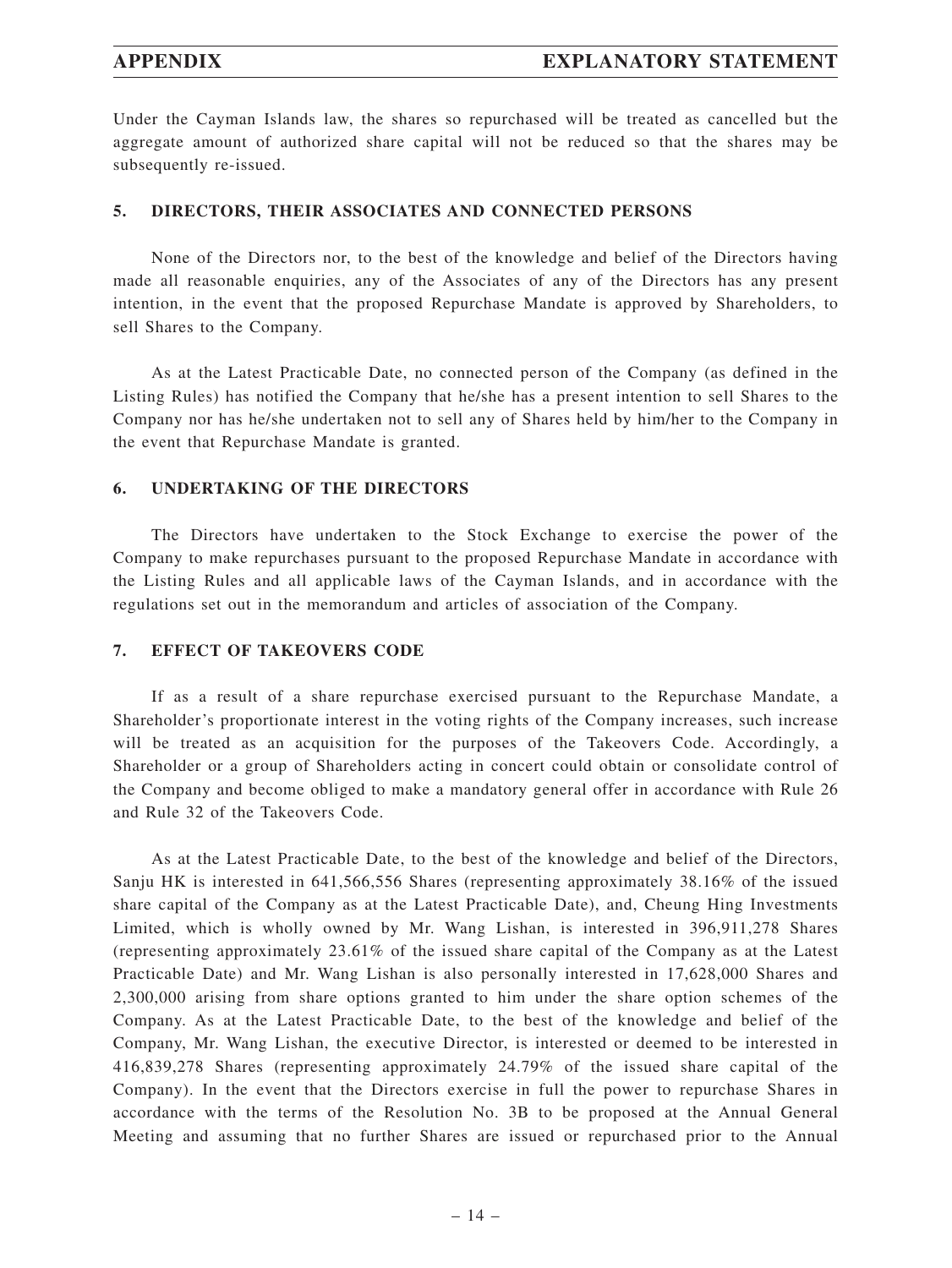# **APPENDIX EXPLANATORY STATEMENT**

General Meeting, then the shareholding of Sanju HK in the Company would be increased to approximately 42.4% of the issued share capital of the Company, whilst the respective shareholding of Cheung Hing Investments Limited and Mr. Wang Lishan, in the Company would be increased to approximately 26.23% and 27.55% of the issued share capital of the Company. Such an increase in shareholdings may give rise to an obligation over Sanju HK to make a mandatory general offer under Rule 26 of the Takeovers Code but would not give rise to such obligation over Cheung Hing Investments Limited or Mr. Wang Lishan. The Directors are not aware of any consequences which may give rise under the Takeovers Code as a result of any repurchase made under the Repurchase Mandate or may result in the number of Shares in the hands of public falling below the minimum prescribed percentage of 25% as required by the Listing Rules.

However, as at the Latest Practicable Date, the Directors have no intention to exercise the Repurchase Mandate to such an extent as would result in obligations under the Takeovers Code.

#### **8. SHARE REPURCHASE MADE BY THE COMPANY**

During each of six months preceding the Latest Practicable Date, no Share has been repurchased by the Company.

#### **9. SHARE PRICES**

The monthly highest and lowest prices at which the Shares have been traded on the Stock Exchange during each of the previous twelve months before the Latest Practicable Date, were as follows:

|                                           |                      | <b>Shares</b>       |  |  |
|-------------------------------------------|----------------------|---------------------|--|--|
|                                           | <b>Highest Price</b> | <b>Lowest Price</b> |  |  |
|                                           | HK\$                 | HK\$                |  |  |
| 2021                                      |                      |                     |  |  |
| April                                     | 1.24                 | 1.09                |  |  |
| May                                       | 1.44                 | 1.12                |  |  |
| June                                      | 1.75                 | 1.36                |  |  |
| July                                      | 1.38                 | 0.89                |  |  |
| August                                    | 1.06                 | 0.89                |  |  |
| September                                 | 1.17                 | 0.90                |  |  |
| October                                   | 1.24                 | 1.00                |  |  |
| November                                  | 1.05                 | 0.86                |  |  |
| December                                  | 0.99                 | 0.80                |  |  |
| 2022                                      |                      |                     |  |  |
| January                                   | 1.03                 | 0.78                |  |  |
| February                                  | 0.91                 | 0.83                |  |  |
| March                                     | 0.90                 | 0.73                |  |  |
| April (up to the Latest Practicable Date) | 0.80                 | 0.70                |  |  |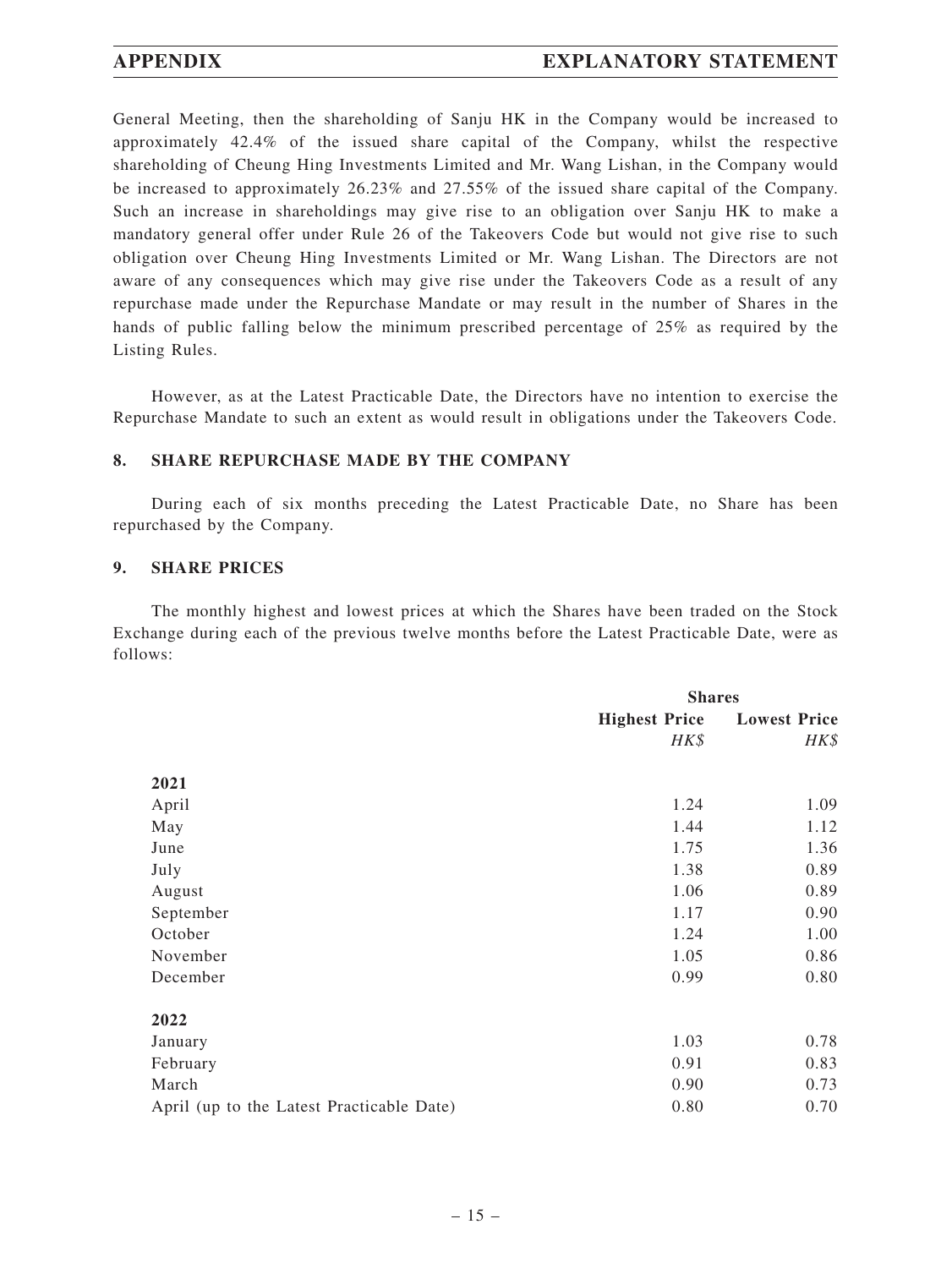#### **10. PARTICULARS OF THE DIRECTORS**

The following are the particulars of the Directors to be retired and proposed to be re-elected at the Annual General Meeting:

#### **Mr. Liu Lei (劉雷), Executive Director**

Mr. Liu Lei (劉雷), aged 54, is an executive director and deputy chairman of the Company. Mr. Liu joined Beijing Sanju Environmental Protection and New Materials Co., Ltd.\* (北京三聚環保新材料股份有限公司) ("**Sanju**"), a company established in the PRC with limited liability and listed on the Shenzhen Stock Exchange (Shenzhen Stock Exchange Stock Code: 300072) in June 2000 and as the chairman of Sanju before 29 July 2021. Mr. Liu is currently a director of Sanju and also acting as director of a number of companies including Beijing Haidian Technology Development Co., Ltd. \*(北京海澱科技發 展有限公司), Beijing Daxing Foundation Technology Development Co., Ltd.\* (北京大行基 業科技發展有限公司) and Beijing Daxing Foundation Business Management Co., Ltd.\* (北 京大行基業商業管理有限公司). Mr. Liu was appointed as an executive director of the Company in June 2017.

Mr. Liu has entered into service contract with the Company and his appointment as a director of the Company is for a term of 3 years which is renewable subject to retirement by rotation and re-election in accordance with and the articles of association of the Company. The appointment may be terminated in accordance with the Company's article of association. Mr. Liu's current remuneration is HK\$280,000 per month. The remuneration payable to him will be determined by the Directors pursuant to the authority granted by the Shareholders at the Annual General Meeting with reference to his duties and responsibilities and the prevailing market conditions. As at the Latest Practicable Date, as advised by Mr. Liu, he does not have any interest in the shares of the Company or any of its associated corporations within the meaning of Part XV of the Securities and Futures Ordinance.

As advised by Mr. Liu, save as disclosed in this circular, he has no relationship with any Director or the senior management of the Company, or with any substantial Shareholder. Save as disclosed in this circular, Mr. Liu has confirmed that there are no other matters that need to be brought to the attention of the Shareholders in connection with his election, nor is there any further information required to be disclosed pursuant to Rules 13.51(2) of the Listing Rules.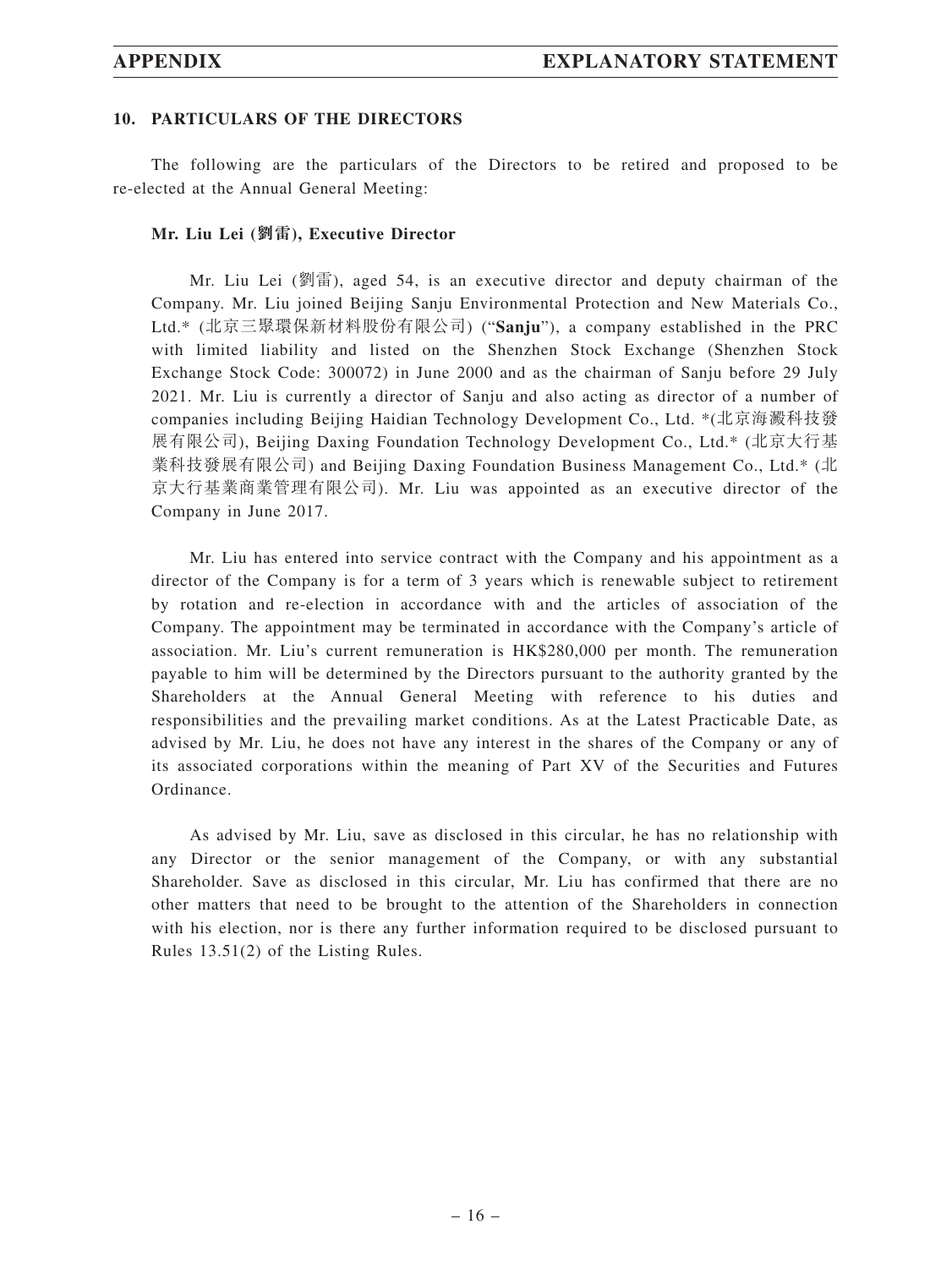#### **Mr. Gao Zhiqiang (高志強), Executive Director**

Mr. Gao Zhiqiang (高志強), aged 46, is an executive director of the Company. He obtained a master's degree of business administration from Renmin University of China (中 國人民大學) in 2004. He joined Beijing Haidian State-owned Properties Investment & Management Co. Ltd\*. (北京市海澱區國有資產投資經營有限公司) in 2004 and successively held positions of department manager and board secretary. He served currently as a director of Sanju. Mr. Gao was appointed as an executive director of the Company in April 2020.

Mr. Gao has entered into service contract with the Company and his appointment as a director of the Company is for a term of 3 years which is renewable subject to retirement by rotation and re-election in accordance with the articles of association of the Company. The appointment may be terminated in accordance with the Company's article of association. Mr. Gao currently does not receive any remuneration from the Company. As at the Latest Practicable Date, as disclosed by Mr. Gao, he is interested in 4,000,000 arising from share options granted to him under the Share Option Scheme of the Company, thus Mr. Gao is interested or deemed to be interested in 4,000,000 shares of the Company within the meaning of Part XV of the Securities and Futures Ordinance.

As advised by Mr. Gao, save as disclosed in this circular, he has no relationship with any Director or the senior management of the Company, or with any substantial Shareholder. Save as disclosed in this circular, Mr. Gao has confirmed that there are no other matters that need to be brought to the attention of the Shareholders in connection with his election, nor is there any further information required to be disclosed pursuant to Rules 13.51(2) of the Listing Rules.

#### **Mr. Wang Ningsheng (王寧生), Executive Director**

Mr. Wang Ningsheng (王寧生), aged 51, is an executive director of the Company and had been the president of the Company during April 2020 to July 2021. He obtained a masters' degree in engineering management from Xi'an Jiaotong University (西安交通大學) in 2006. Mr. Wang joined Sanju in 2012 and had served as a director and executive deputy general manager of Sanju. Prior to joining Sanju, he has held management positions at Catalyst Plant of CNPC Lanzhou Petrochemical Corporation\* (中國石油石化催化劑廠) and Lanzhou Sanye Company of CNPC Lanzhou Petrochemical Corporation\* (中國石油蘭州石 油化工公司蘭州三葉公司). Mr. Wang was appointed as an executive director of the Company in January 2020.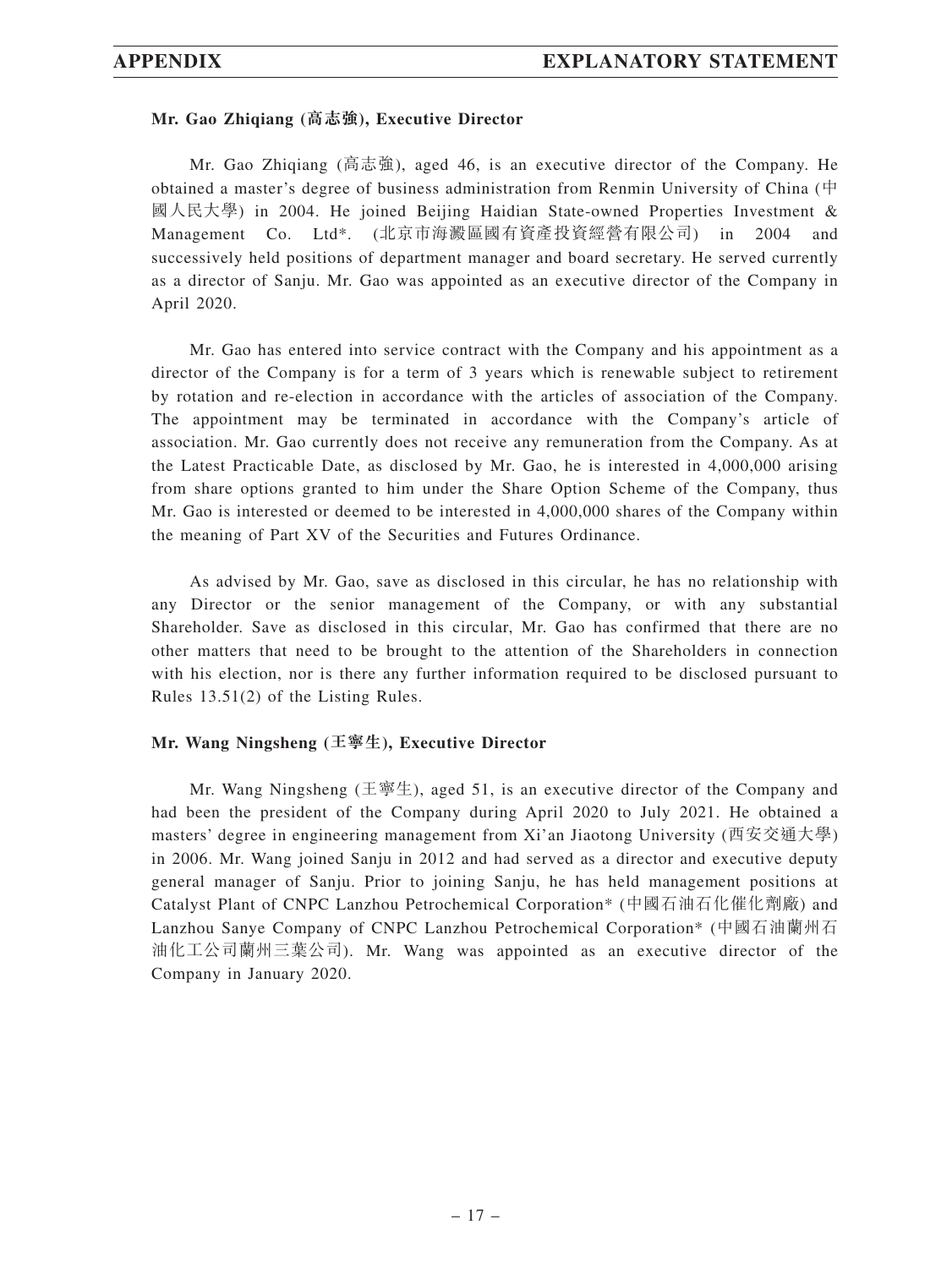Mr. Wang has entered into service contract with the Company and his appointment as a director of the Company is for a term of 3 years which is renewable subject to retirement by rotation and re-election in accordance with the articles of association of the Company. The appointment may be terminated in accordance with the Company's article of association. Mr. Wang currently does not receive any remuneration from the Company. As at the Latest Practicable Date, as disclosed by Mr. Wang, he is interested in 5,000,000 arising from share options granted to him under the share option scheme of the Company, thus Mr. Wang is interested or deemed to be interested in 5,000,000 shares of the Company within the meaning of Part XV of the Securities and Futures Ordinance.

As advised by Mr. Wang, save as disclosed in this circular, he has no relationship with any Director or the senior management of the Company, or with any substantial Shareholder. Save as disclosed in this circular, Mr. Wang has confirmed that there are no other matters that need to be brought to the attention of the Shareholders in connection with his election, nor is there any further information required to be disclosed pursuant to Rules 13.51(2) of the Listing Rules.

#### **Mr. Han Guimao (韓桂茂), Non-Executive Director**

Mr. Han Guimao, aged 71, senior engineer. Mr. Han graduated from Tsinghua University (清華大學) with a major in architecture in 1976 and has rich experience in engineering and management. From 1992 to 1994, he had been executive deputy general manager of Shenzhen Nanshan Central District Development Company\* (深圳南山中心區 開發公司). From 1994 to 2013, he served as deputy general manager of China Nanshan Development (Group) Co., Ltd.\* (中國南山開發(集團)股份有限公司), chairman of Yahgee Modular House Co., Ltd.\* (雅致集成房屋股份有限公司) (currently known as Shenzhen New Nanshan Holding (Group) Co., Ltd.\* (深圳市新南山控股(集團)股份有限公司)) (Shenzhen Stock Exchange code: 002314), chairman of Shenzhen Chiwan Petroleum Base Co., Ltd. (深圳赤灣石油基地股份有限公司), vice chairman of Shenzhen Chiwan Sambawang Engineering Co., Ltd.\* (深圳赤灣勝寶旺工程有限公司), chairman of Shanghai Songwei Steel Structure Co., Ltd.\* (上海松尾鋼結構有限公司). From 2004 to 2013, he served as a director of Penglai Jutal Offshore Engineering Heavy Industries Co., Ltd.\* (蓬 萊巨濤海洋工程重工有限公司), a subsidiary of the Group. From 2013 to 2017, he served as chairman of Shenzhen Gangchuang Building Materials Co., Ltd.\* (深圳港創建材股份有 限公司), and since 2020, Mr. Han has been the chairman of Shenzhen Jingwei Jiexun Information Technology Co., Ltd.\* (深圳經緯捷訊信息技術有限公司). Since October 2018, Mr. Han has been appointed as a consultant of the Company and will continue to act a consultant of the Company. Mr. Han was appointed as a non- executive director of the Company in April 2022.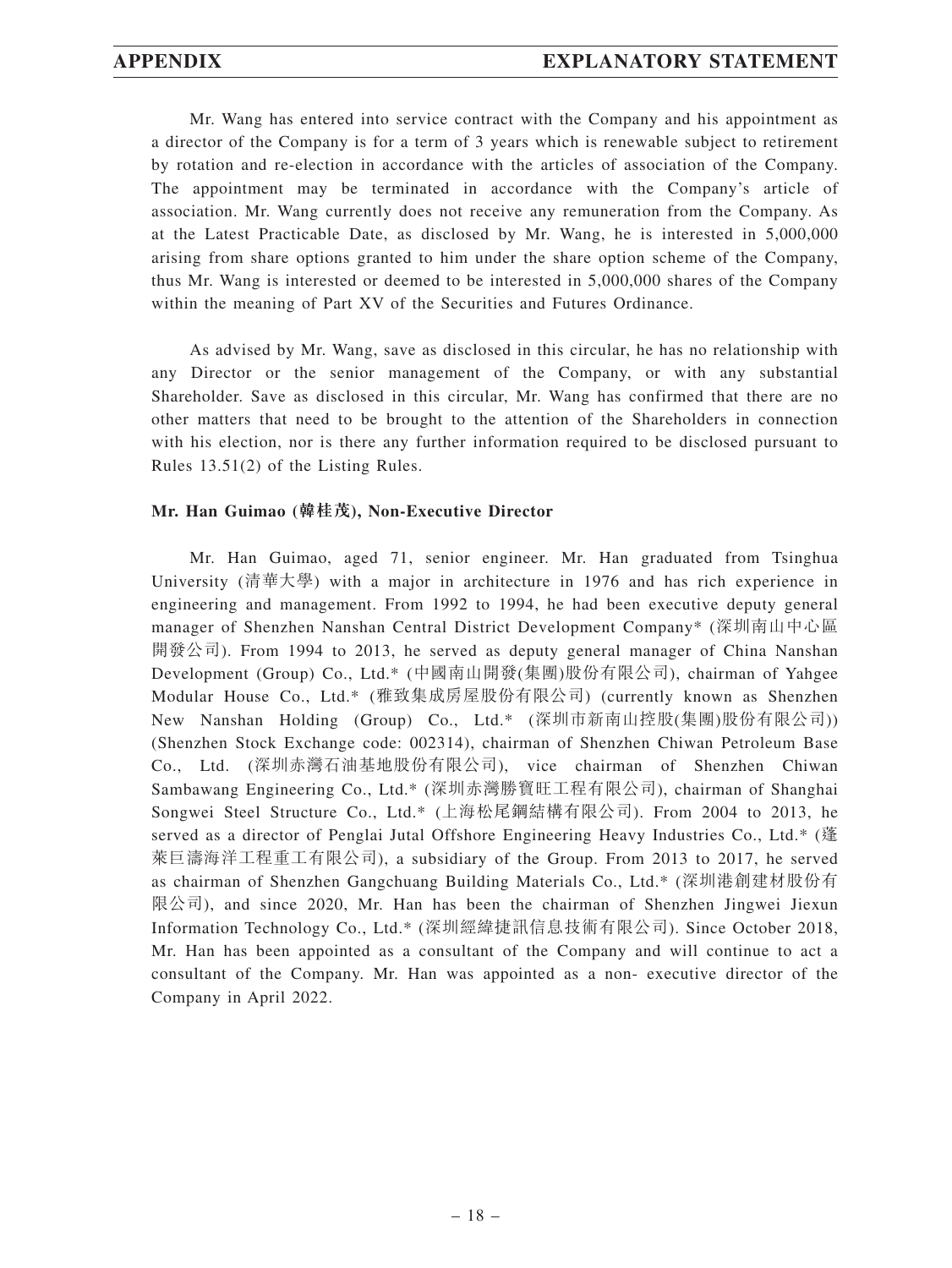Mr. Han has entered into an appointment letter with the Company for a term of three years which is renewable subject to retirement by rotation and re-election in accordance with the articles of association of the Company. Mr. Han's current remuneration is RMB30,000 per month. The Director's fee payable to Mr. Han will be determined by the Directors pursuant to the authority granted by the Shareholders at the Annual General Meeting. As at the Latest Practicable Date, as advised by Mr. Han, his spouse is interested in 4,188,000 shares of the Company, thus Mr. Han is interested or deemed to be interested in 4,188,000 shares of the Company within the meaning of Part XV of the Securities and Futures Ordinance. Save as disclosed above, as advised by Mr. Han, he does not have any interests in the shares of the Company or any of its associated corporations within the meaning of Part XV of the Securities and Futures Ordinance.

As advised by Mr. Han, he does not have any relationship with any director, senior management, or substantial shareholder or controlling shareholder of the Company.

Save as disclosed in his biography above, Mr. Han does not hold any position with the Company or any of its subsidiaries. As advised by Mr. Han, he did not hold any directorships in any other listed public companies in the last three years.

Save as disclosed in this circular, Mr. Han has confirmed that there are no other matters that need to be brought to the attention of the Shareholders in connection with his election, nor is there any information required to be disclosed pursuant to Rules  $13.51(2)(h)$ to (v) of the Listing Rules.

#### **Mr. Tam Kin Yip (譚健業), Independent Non-Executive Director**

Mr. Tam Kin Yip (譚健業), aged 47, is a practicing Barrister-At-Law in Hong Kong and has rich experience in litigation. Mr. Tam currently is also an independent nonexecutive director of Shunten International (Holdings) Limited (順騰國際(控股)有限公司) (Hong Kong Stock Code: 932). Mr. Tam was appointed as an independent non- executive director of the Company in August 2021.

Mr. Tam has entered into an appointment letter with the Company for a term of three years which is renewable subject to retirement by rotation and re-election in accordance with the articles of association of the Company. Mr. Tam's current remuneration is RMB20,000 per month. The Director's fee payable to Mr. Tam will be determined by the Directors pursuant to the authority granted by the Shareholders at the Annual General Meeting. As at the Latest Practicable Date, as advised by Mr. Tam, he does not have any interests in the shares of the Company or any of its associated corporations within the meaning of Part XV of the Securities and Futures Ordinance.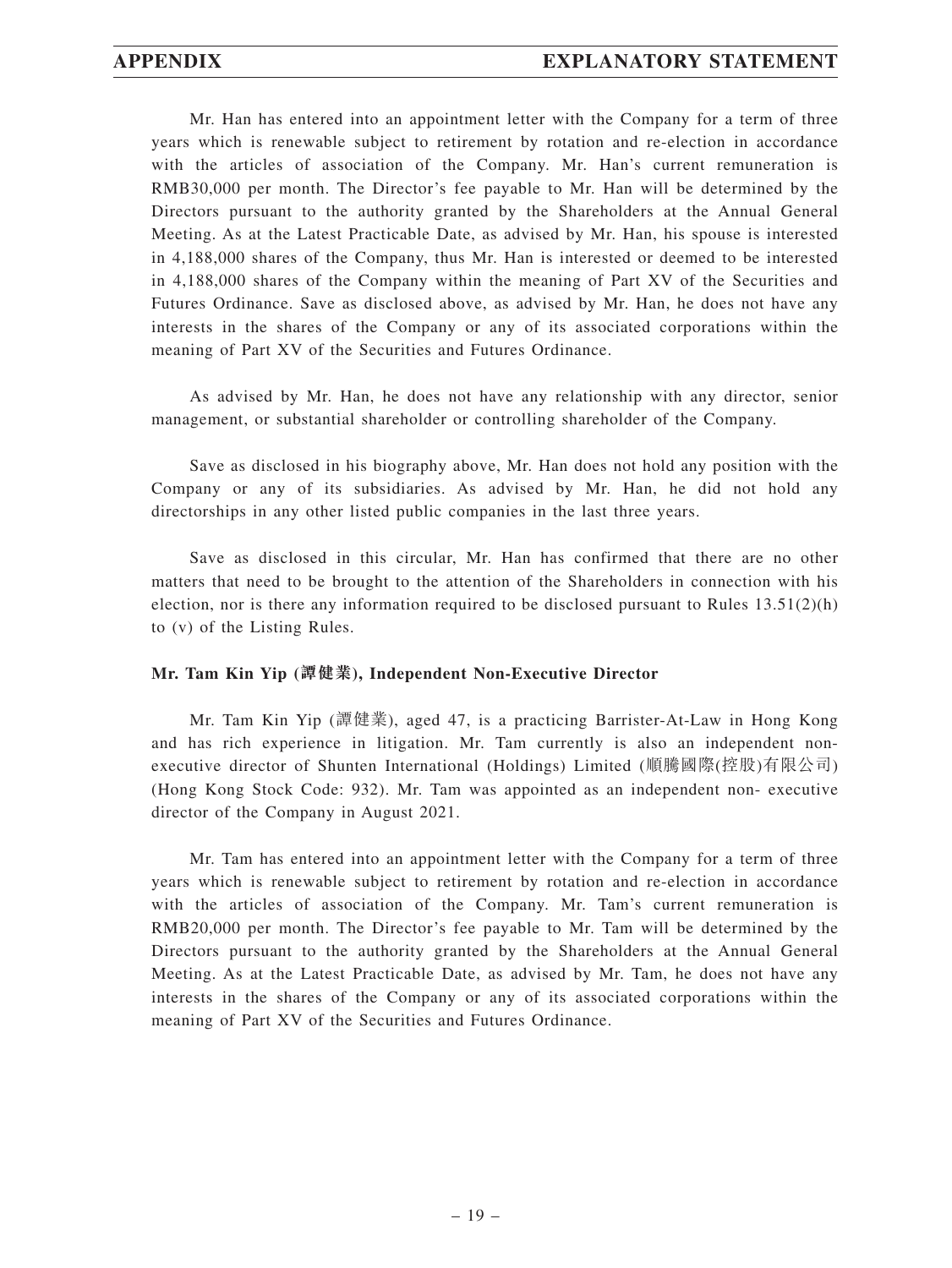As advised by Mr. Tam, he has no relationship with any Director or the senior management of the Company, or with any substantial Shareholder or controlling Shareholder.

Mr. Tam has not held any position with the Company or any of its subsidiaries. As advised by Mr. Tam, save as disclosed in his biography above, he did not hold any directorships in any other listed public companies in the last three years.

Save as disclosed in this circular, Mr. Tam has confirmed that there are no other matters that need to be brought to the attention of the Shareholders in connection with his election, nor is there any further information required to be disclosed pursuant to Rules 13.51(2) of the Listing Rules.

The nomination committee of the company has considered, including but not limited to, the professional knowledge and industry experience, education background, personal ethics, available time and diversification, etc., to provide recommendation suggestions to the Board for the election of Mr. Tam Kim Yip as an independent non- executive director. The Board believes that Mr. Tam has rich experience in litigation, and can bring his personal views, skills and experience to the Board. He can devote sufficient time to the affairs of the Company to effectively perform his duties as a director and comply with the standards concerning the independence of director in listing rules.

 $For$  *identification purposes only*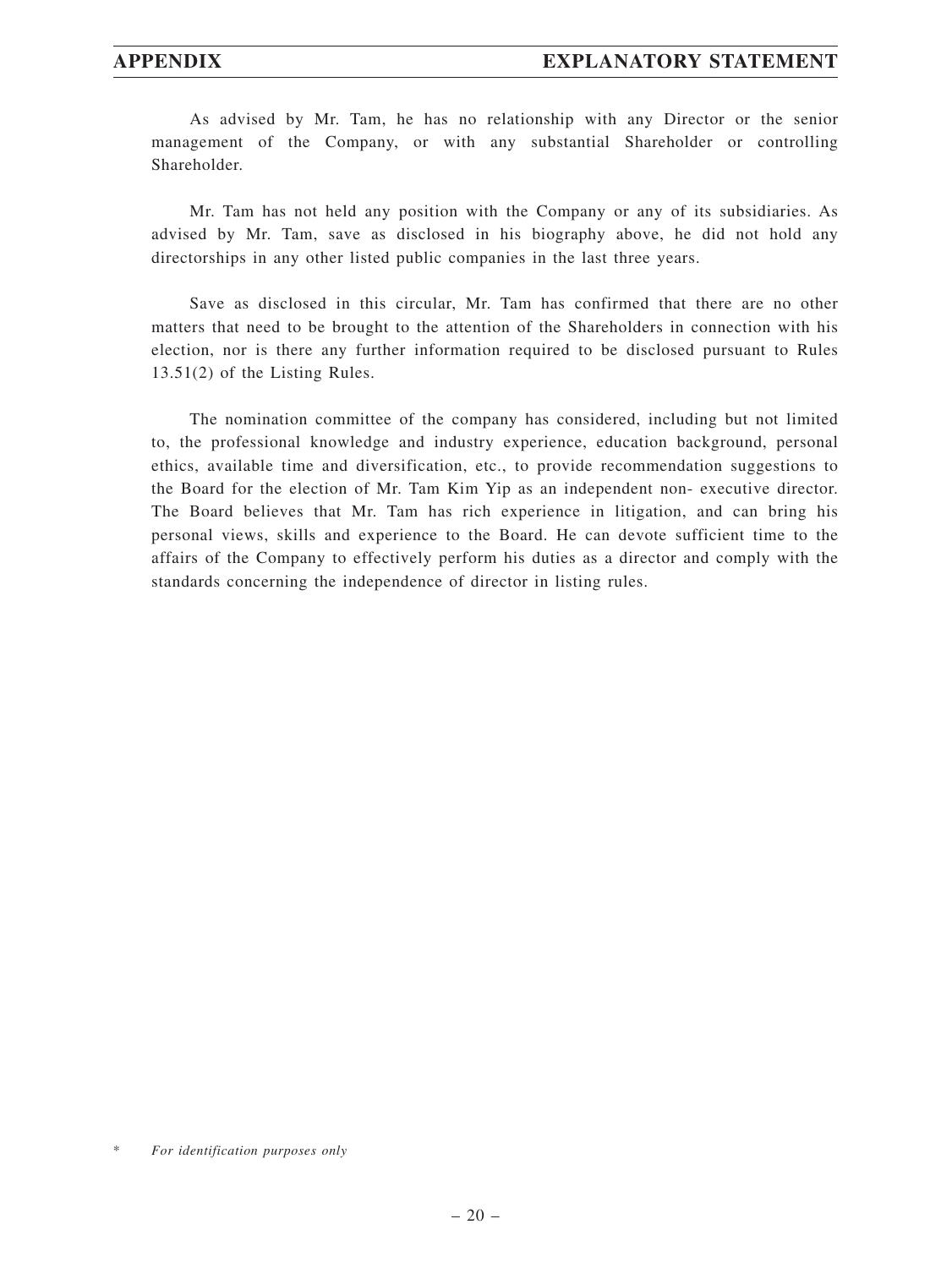

# **JUTAL OFFSHORE OIL SERVICES LIMITED**

**巨濤海洋石油服務有限公司**

*(Incorporated in the Cayman Islands with limited liability)* **(Stock Code: 3303)**

# **NOTICE OF ANNUAL GENERAL MEETING**

**NOTICE IS HEREBY GIVEN THAT** the Annual General Meeting of the shareholders of Jutal Offshore Oil Services Limited (the "**Company**") will be held at the meeting room on 5th Floor, Standard Chartered Bank Building, 4–4A, Des Voeux Road, Central, Hong Kong on Friday, 27 May 2022 at 11 a.m. for the following purposes:

- 1. To consider and adopt the audited financial statements of the Company and its subsidiaries and the reports of directors and auditors of the Company for the year ended 31 December 2021.
- 2. To re-elect directors and authorise the board of directors of the Company to fix their remuneration.
- 3. As special business, to consider and, if thought fit, to pass the following as ordinary resolutions:
	- A. "**THAT**
		- (a) subject to paragraph (c) of this Resolution, the exercise by the directors of the Company (the "**Directors**") during the Relevant Period (as defined below) of all powers to allot, issue and deal with the additional shares in the capital of the Company, and to make or grant offers, agreements, options and warrants which would or might require the exercise of such powers, be and is hereby generally and unconditionally approved;
		- (b) the approval in paragraph (a) of this Resolution shall authorise the Directors during the Relevant Period to make or grant offers, agreements, options and warrants which might require the exercise of such power after the end of the Relevant Period;
		- (c) the aggregate nominal amount of the share capital allotted or agreed conditionally or unconditionally to be allotted (whether pursuant to an option or otherwise) by the Directors pursuant to the approval in paragraph (a) of this Resolution, otherwise than pursuant to: (i) a Rights Issue (as defined below); (ii) any option scheme or similar arrangement for the time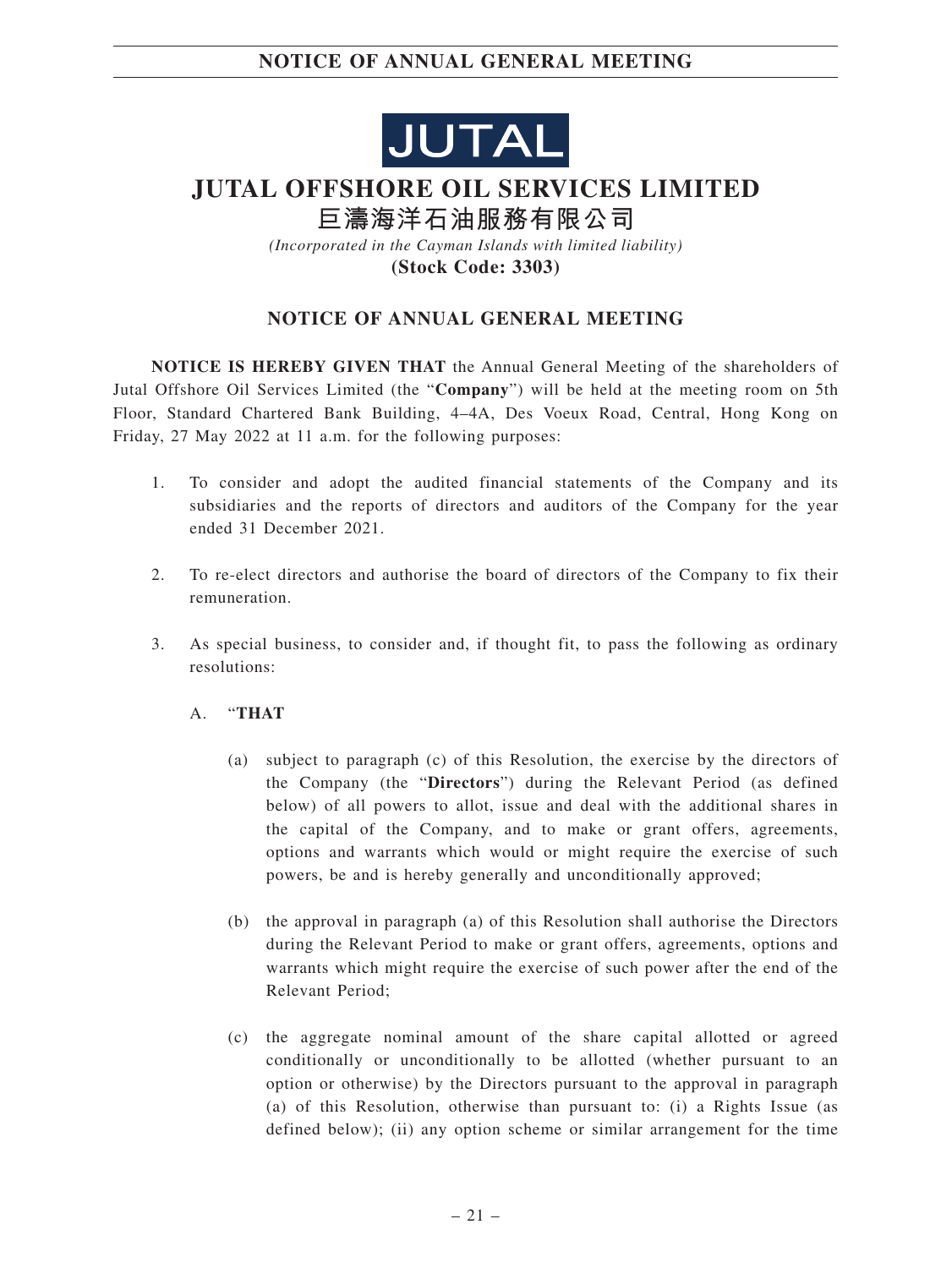being adopted for the grant or issue to officers and/or employees of the Company and/or any of its subsidiaries of shares or rights to acquire shares of the Company; or (iii) any scrip dividend or similar arrangement providing for the allotment of shares in lieu of the whole or part of the cash payment for a dividend on shares of the Company in accordance with the articles of association of the Company, shall not exceed 20% of the aggregate nominal amount of the share capital of the Company in issue as at the date of this Resolution and the said approval shall be limited accordingly;

- (d) for the purpose of this Resolution, "Relevant Period" means the period from the passing of this Resolution until whichever is the earliest of:
	- (i) the conclusion of the next annual general meeting of the Company;
	- (ii) the expiration of the period within which the next annual general meeting of the Company is required by the articles of association of the Company or any applicable law to be held; and
	- (iii) the revocation or variation of the authority given under this Resolution by an ordinary resolution of the shareholders of the Company in general meeting.

"Rights Issue" means an offer of shares or other securities of the Company open for a period fixed by the Directors to holders of shares of the Company or any class thereof on the register on a fixed record date in proportion to their then holdings of such shares or class thereof (subject to such exclusion or other arrangements as the Directors may deem necessary or expedient in relation to fractional entitlements or having regard to any restrictions or obligations under the laws of, or the requirements of any recognised regulatory body or any stock exchange in, any territory outside the Hong Kong Special Administrative Region of the People's Republic of China)."

### B. "**THAT**

(a) subject to paragraph (b) of this Resolution, the exercise by the Directors during the Relevant Period (as defined below) of all the powers of the Company to purchase its own shares on The Stock Exchange of Hong Kong Limited ("**Stock Exchange**"), subject to and in accordance with all applicable laws and the requirements of the Rules Governing the Listing of Securities on the Stock Exchange or of any other stock exchange, be and is hereby generally and unconditionally approved and authorised;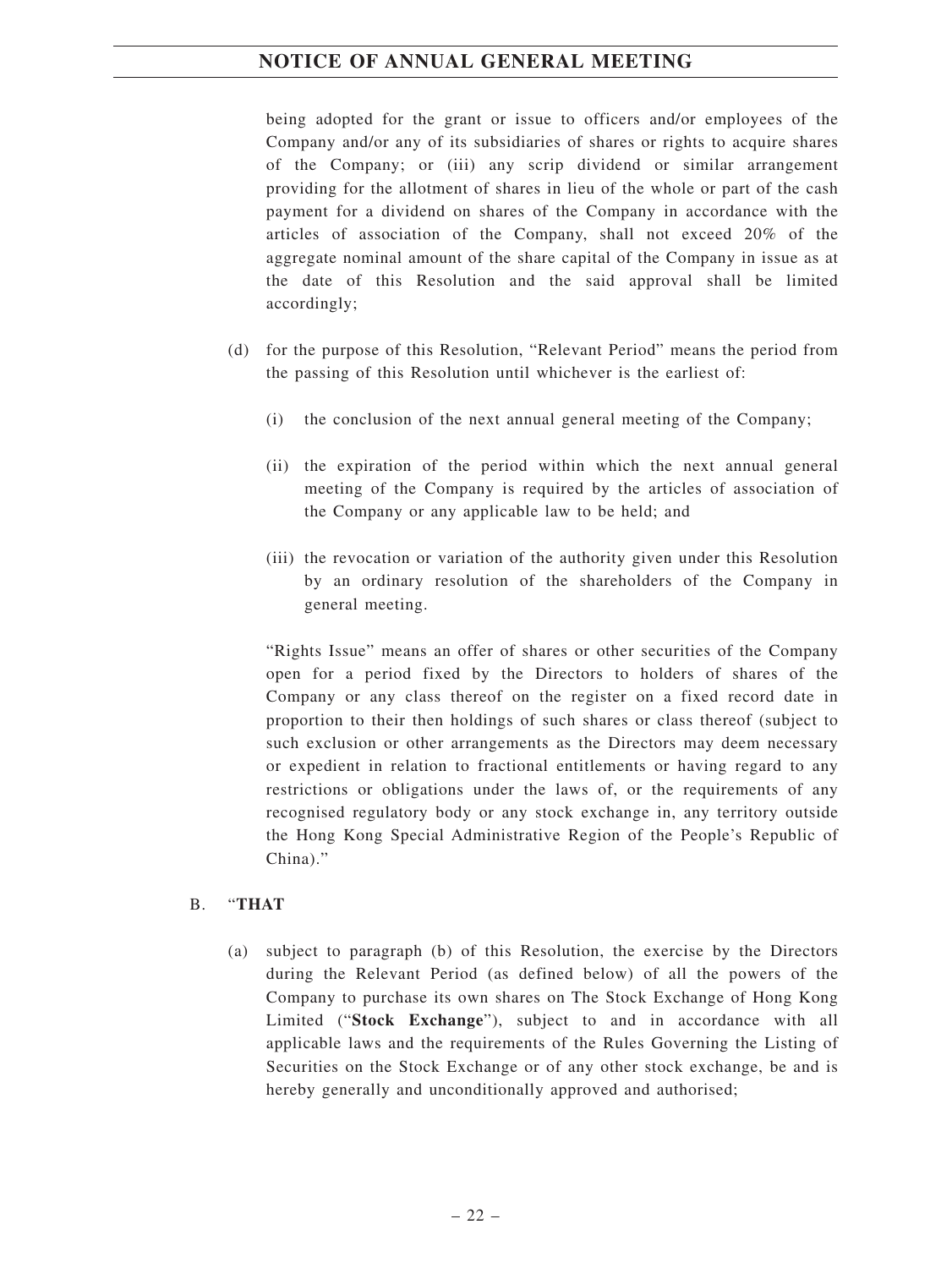- (b) the aggregate number of the shares of the Company to be purchased by the Company pursuant to the approval in paragraph (a) of this Resolution during the Relevant Period shall not exceed 10% of the aggregate number of the issued shares of the Company as at the date of passing this Resolution and the said approval shall be limited accordingly; and
- (c) for the purpose of this Resolution, "Relevant Period" means the period from the passing of this Resolution until whichever is the earliest of:
	- (i) the conclusion of the next annual general meeting of the Company;
	- (ii) the expiration of the period within which the next annual general meeting of the Company is required by the articles of association of the Company or any applicable law to be held; and
	- (iii) the revocation or variation of the authority given under this Resolution by an ordinary resolution of the shareholders of the Company in general meeting."
- 4. As special business, to consider and, if thought fit, to pass the following as ordinary resolution:

"**THAT** conditional upon Resolutions Nos. 3A and 3B being passed, the aggregate nominal amount of the number of shares in the capital of the Company which are repurchased by the Company under the authority granted to the Directors as mentioned in Resolution No. 3B shall be added to the aggregate nominal amount of share capital that may be allotted or agreed conditionally or unconditionally to be allotted by the Directors pursuant to Resolution No. 3A above."

5. To re-appoint RSM Hong Kong as the auditors of the Company and authorise the board of directors of the Company to fix its remuneration.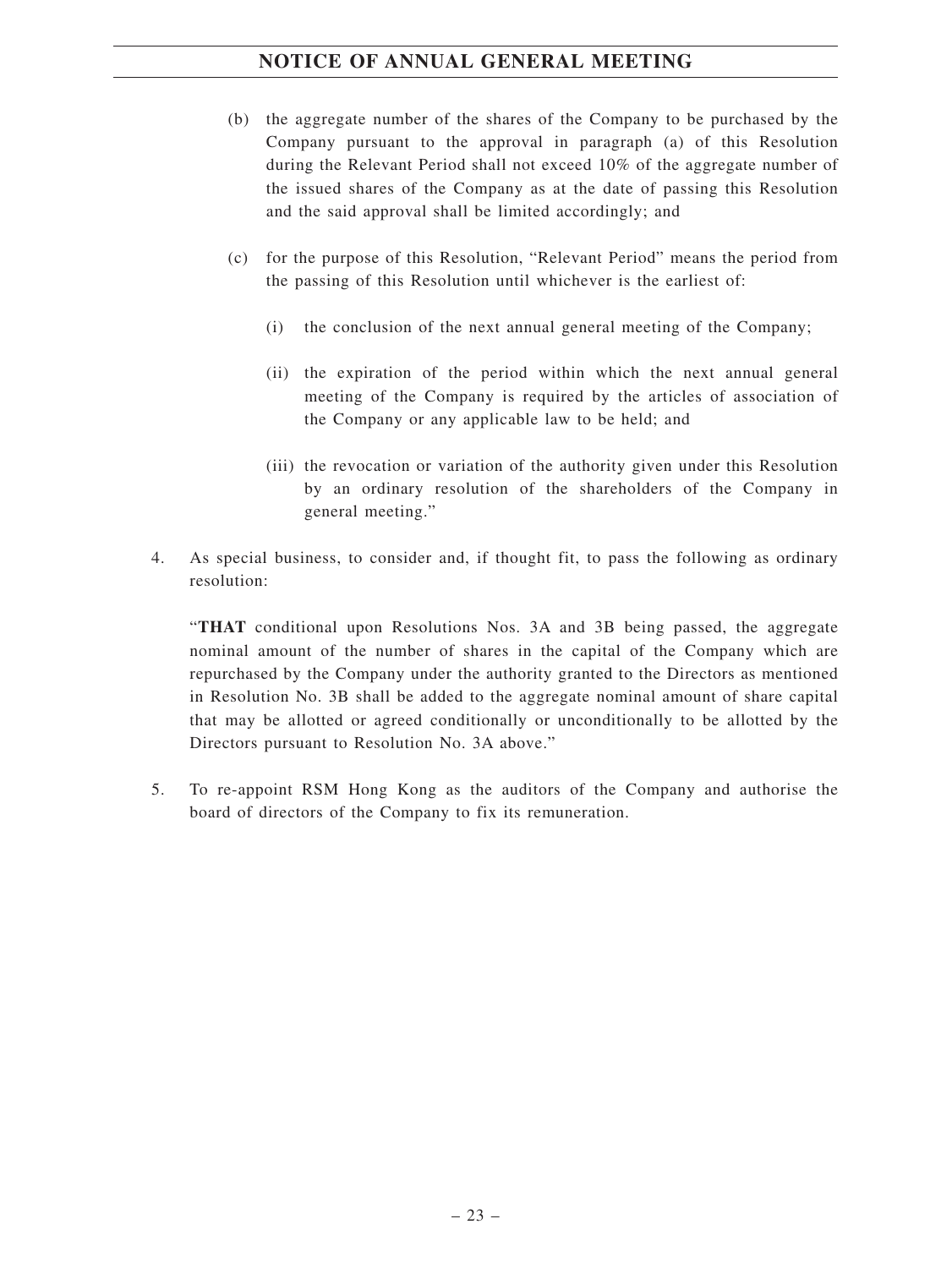6. As special business, to consider and, if thought fit, to pass the following as ordinary resolution:

"**THAT** subject to and conditional upon the Listing Committee of the Stock Exchange granting the listing of and permission to deal in shares of HK\$0.01 each in the share capital of the Company to be issued pursuant to the exercise of the options which may be granted under the Refreshed General Scheme Limit (as hereinafter defined), the refreshment of the General Scheme Limit of the share option scheme of the Company adopted on 8 June 2016, as refreshed on 8 June 2018, up to 10% of the number of shares of the Company in issue as at the date of passing of this resolution (the "**Refreshed General Scheme Limit**") be and is hereby approved and any Director be and is hereby authorised to do all such acts and execute such document to effect the Refreshed General Scheme Limit.

# By Order of the Board **JUTAL OFFSHORE OIL SERVICES LIMITED Wang Lishan** *Chairman*

Hong Kong, 29 April 2022

*Notes:*

- (1) Any member entitled to attend and vote at the meeting convened by the above notice is entitled to appoint one or more proxies to attend and, on a poll, vote instead of him. A proxy need not be a member of the Company. All proxies must be deposited with the Company's share registrar, Tricor Investor Services Limited, Level 54, Hopewell Centre, 183 Queen's Road East, Wanchai, Hong Kong, not less than 48 hours before the time appointed for the meeting.
- (2) The Register of Members will be closed from 24 May 2022 to 27 May 2022 (both days inclusive). In order to be qualified for attending to vote during the Annual General Meeting, all transfers accompanied by the relevant share certificates must be lodged with the Company's share registrar, Tricor Investor Services Limited, Level 54, Hopewell Centre, 183 Queen's Road East, Wanchai, Hong Kong not later than 4:30 p.m. on 23 May 2022.
- (3) With reference to Resolution No. 2 above, Mr. Liu Lei, Mr. Gao Zhiqiang, Mr. Wang Ningsheng, Mr. Han Guimao and Mr. Tam Kin Yip will retire in accordance with the Articles of Association of the Company and, being eligible, offer themselves for re-election at the Annual General Meeting.
- (4) With reference to Resolutions Nos. 3 and 4 above, the board of directors of the Company wish to state that they have no immediate plans to repurchase any existing shares or to issue any new shares or warrants pursuant to the relevant mandate.